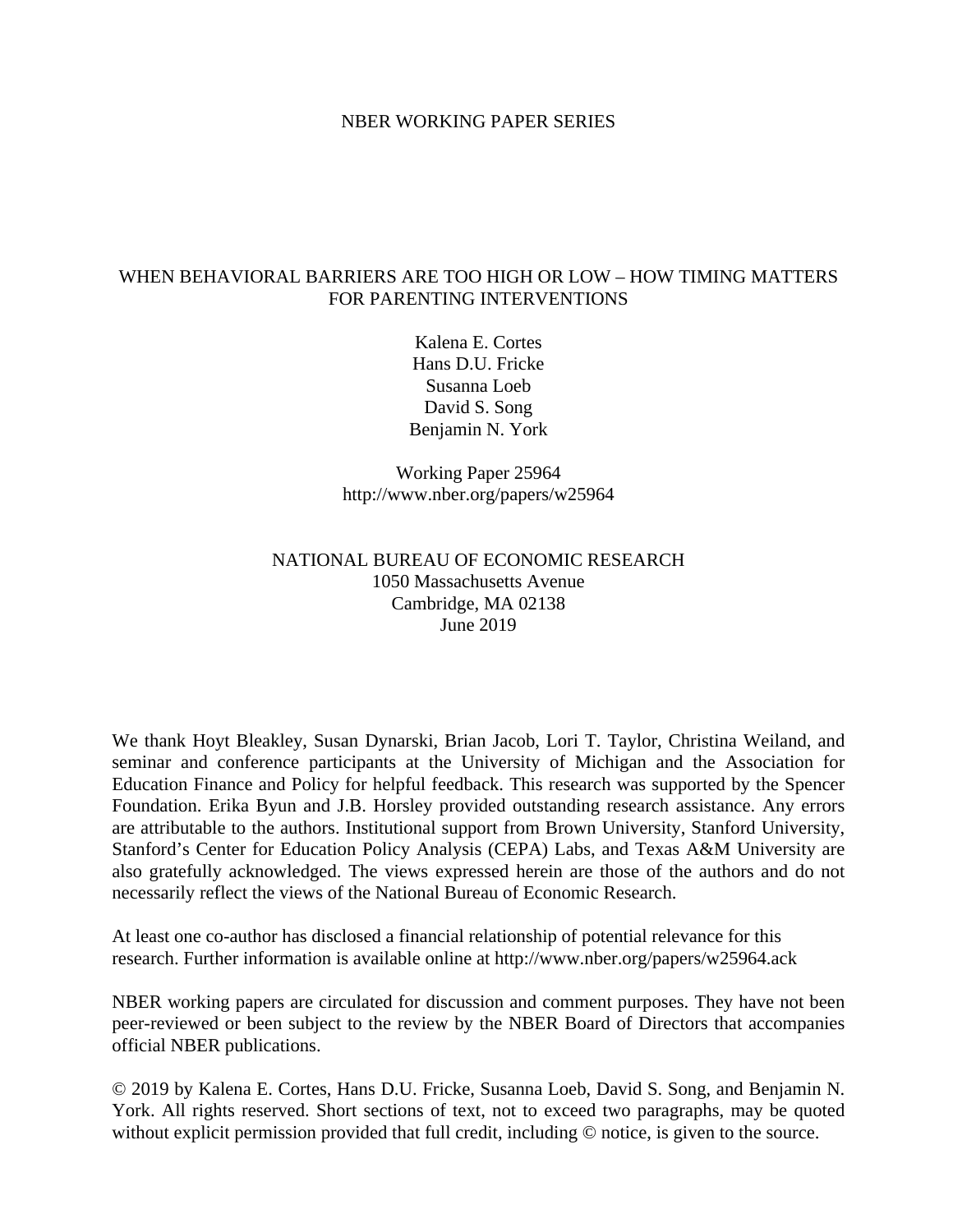When Behavioral Barriers are Too High or Low – How Timing Matters for Parenting Interventions Kalena E. Cortes, Hans D.U. Fricke, Susanna Loeb, David S. Song, and Benjamin N. York NBER Working Paper No. 25964 June 2019 JEL No. I21,I24,J18

### **ABSTRACT**

The time children spend with their parents affects their development. Parenting programs can help parents use that time more effectively. Text-messaged-based parenting curricula have proven an effective means of supporting positive parenting practices by providing easy and fun activities that reduce informational and behavioral barriers. These programs may be more effective if delivered during times when parents are particularly in need of support or alternatively when parents have more time to interact with their child. This study compares the effects of an early childhood textmessaging program sent during the weekend to the same program sent on weekdays. We find that sending the texts on the weekend is, on average, more beneficial to children's literacy and math development. This effect is particularly strong for initially lower achieving children, while the weekday texts show some benefits for higher achieving children on higher order skills. Results are consistent with the hypothesis that the parents of lower achieving students, on average, face such high barriers during weekdays that supports are not enough to overcome these barriers, while for parents of higher achieving students, weekday texts are more effective because weekdays are more challenging, but not so difficult as to be untenable for positive parenting.

Kalena E. Cortes The Bush School Texas A&M University 4220 TAMU 1049 Allen Building College Station, TX 77843 and IZA and also NBER kcortes@tamu.edu

Hans D.U. Fricke Graduate School of Education Center for Education Policy Analysis Stanford University 520 Galvez Mall Stanford, CA 94305 and IZA hfricke@stanford.edu

Susanna Loeb Annenberg Institute for School Reform Brown University Box 1985 Providence, RI 02912 and NBER susanna\_loeb@brown.edu

David S. Song Graduate School of Education Center for Education Policy Analysis Stanford University 520 Galvez Mall Stanford, CA 94305 dssong09@stanford.edu

Benjamin N. York ParentPowered Technologies 10 Mulberry Ct. #3 Belmont, CA 94002 ben.york@parentpowered.com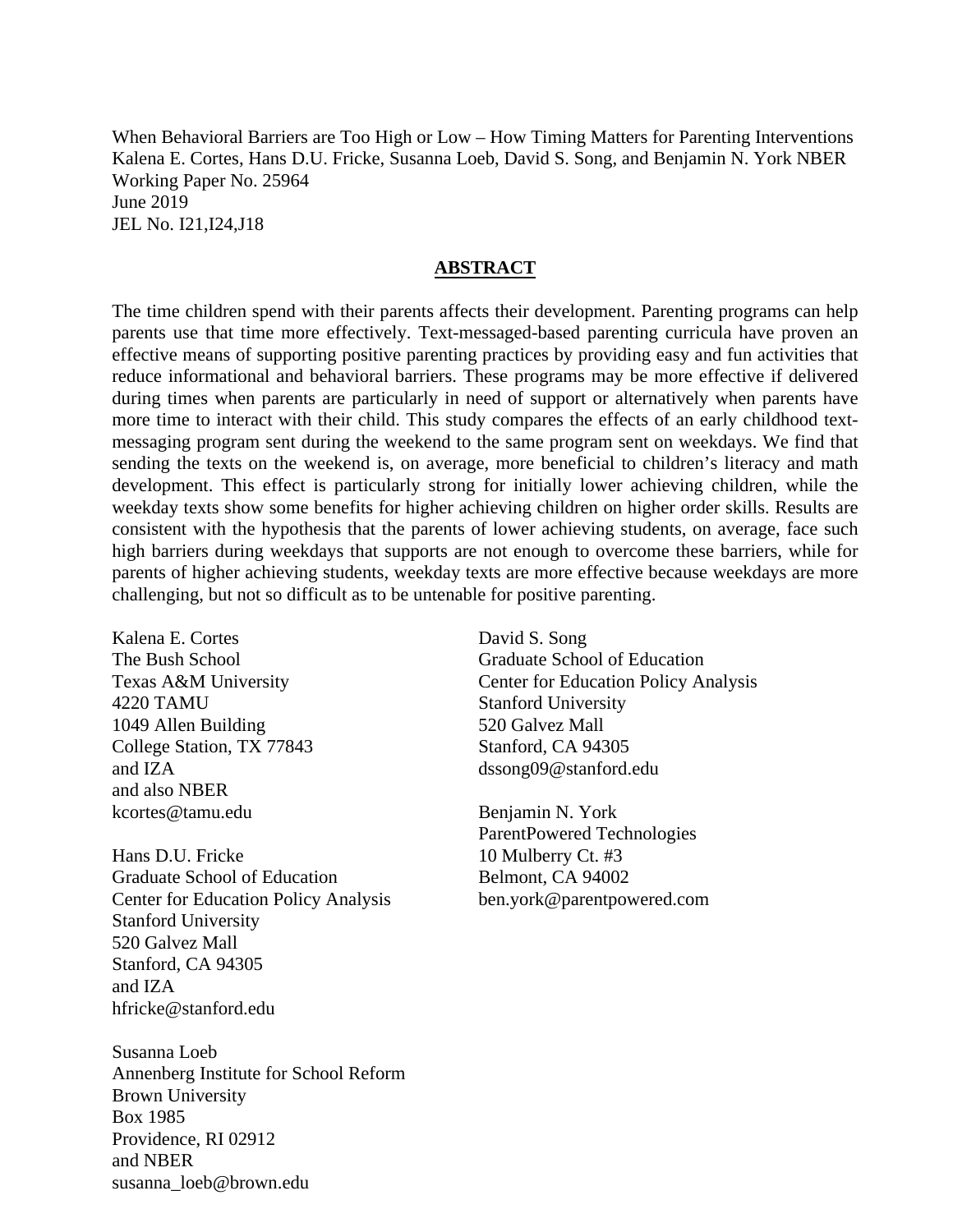### **INTRODUCTION**

Parental time investments impact children's development (Greenman, Bodovski, and Reed, 2011; Del Boca, Flinn, and Wiswall, 2014; Thomsen, 2015; Del Bono, Francesconi, Kelly, and Sacker, 2017). These time investments likely vary across time, not only year to year but also month to month, week to week, and day to day within weeks. Since most parents work outside of the home, time spent with their children is limited to non-work hours and to the days they are not working (Bianchi, 2000; Stewart, 2010; Fox, Han, Ruhm, and Waldfogel, 2013; Heiland, Price, and Wilson, 2017). Responsibilities of work, household, and finances also create cognitive demands that may affect parenting practices and may vary day to day. As a result, parenting effectiveness may differ by day, and parents may systematically benefit more from parenting supports on some days than on others. On some days, parents have greater needs for suggestions of what to do with their children because they are facing greater barriers; yet, on some days, these barriers may be so great that supports are not enough to affect parent-child interactions. In this study, we test whether the effects of a text-messaged based parenting program differ depending on the days of week it is offered, and our findings show that they do.

Parents face a number of barriers that hinder their ability to provide beneficial home learning environments for their children. Working during their children's waking hour is clearly one barrier. Information about how to create supportive environments may be another. On top of these difficulties, behavioral barriers can be strong. For instance, demands of parenting can create a heavy *cognitive load*. Parents need to make many choices each day about what questions to ask their children, what to feed them, and how to respond to their questions, requests and behaviors. These day-to-day decision alone can burden parents with a heavy cognitive load, and parents may default to doing what their parents did, what their friends do, or nothing at all, leading parents to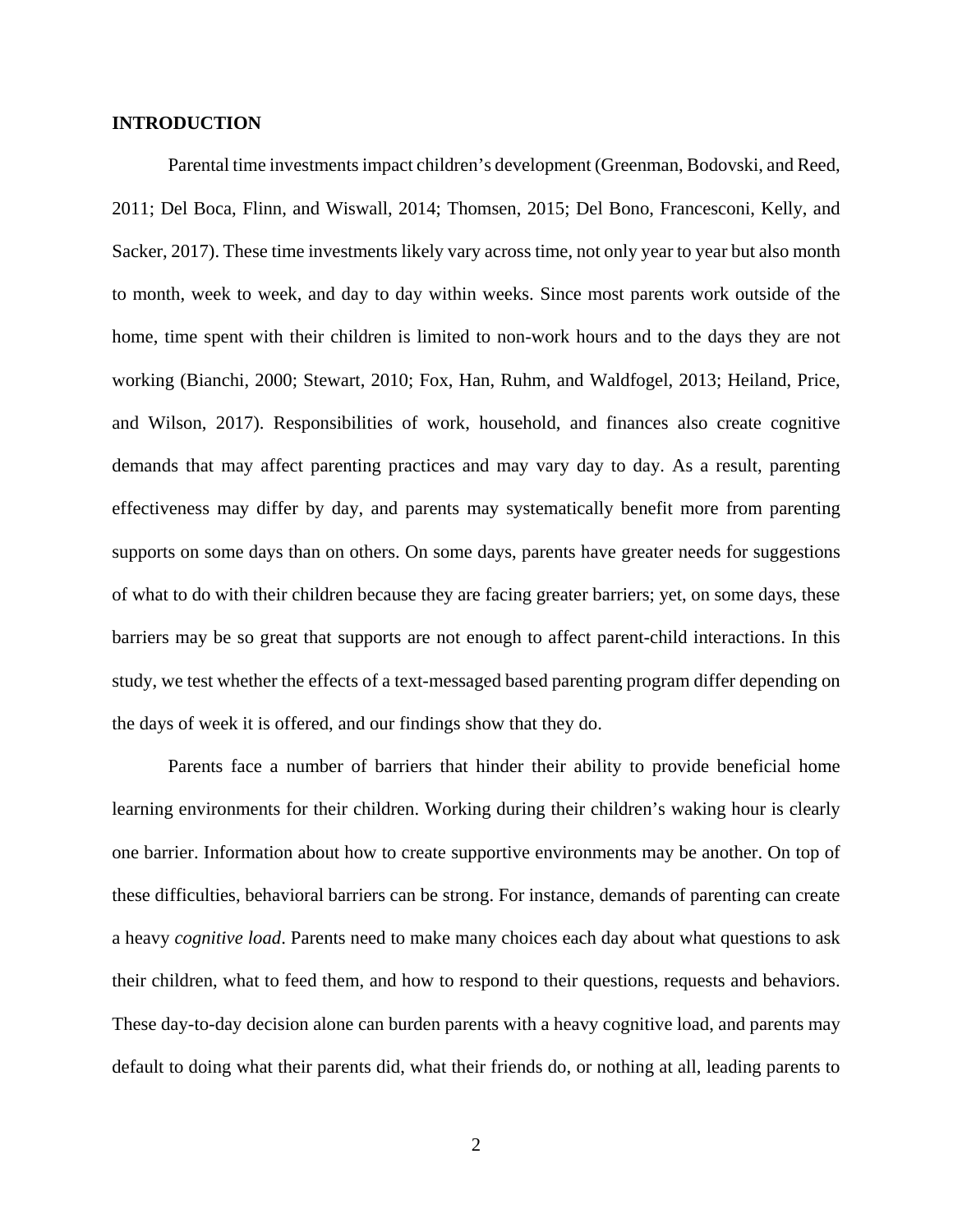interact sub-optimally with their children.<sup>1</sup> Similarly, some of the gratifying aspects of parenting occur in the future and *delayed gratification* can cause suboptimal behavior such as underinvestment of time and effort in parenting. Parents may achieve more immediate rewards from activities such as doing the dishes or talking with friends, than from interacting in educationally positive ways with their children.<sup>2</sup> Moreover, strong cognitive demands can increase self-control problems when individuals make less mindful choices because of distractions (Shiv and Fedorikhin, 1999). Hence, parents may not engage in skill-building activities that are rewarded in the long-term on days with high barriers.<sup>3</sup> Finally, day-to-day tasks may distract parents from more distant goals and cause parents to pay *limited attention* to beneficial parenting practices.4

These information, time, and behavioral constraints may be more detrimental for parents from lower socio-economic backgrounds. Wealthier parents often have jobs with more flexibility, as well as greater access to child care (Galinsky, Sakai, and Wington, 2011), while parents in poorer families often have more restrictive work hours (Williams and Boushey, 2010; Bianchi, 2011). Moreover, the strains of poverty itself limit cognitive capacity for complex tasks (Shah, Mullainathan, and Shafir, 2012; Mani, Mullainathan, Shafir, and Zhao, 2013). Parents with low incomes may use more of their cognitive capacity on daily financial challenges aggravating the behavioral barriers to parenting. In part as a result, college-educated parents spend more time with their children (Sayer, Gauthier, and Furtsenberg, 2004; Guryan, Hurst, Kearny, 2008) and are able to engage more in educational activities (Hsin and Felfe, 2014). Furthermore, the default activities

<sup>&</sup>lt;sup>1</sup> See Ivengar and Lepper (2000), and Bettinger, Long, Oreopoulos, and Sanbonmatsu (2012) for more discussion on cognitive load.

<sup>&</sup>lt;sup>2</sup> See Thaler and Sunstein (2008) and DellaVigna (2009) for more discussion on delayed gratification.

<sup>&</sup>lt;sup>3</sup> Mayer, Kalil, Oreopoulos, and Gallegos (2018) show that interventions that regiment reading practices according to a long-term schedule of concrete goals and rewards lead to substantial increases in time parents spend reading with their children.

<sup>4</sup> See Gabraix (2017) and Karlan, McConnell, Mullainathan, and Zinman (2010) for more discussion on limited attention.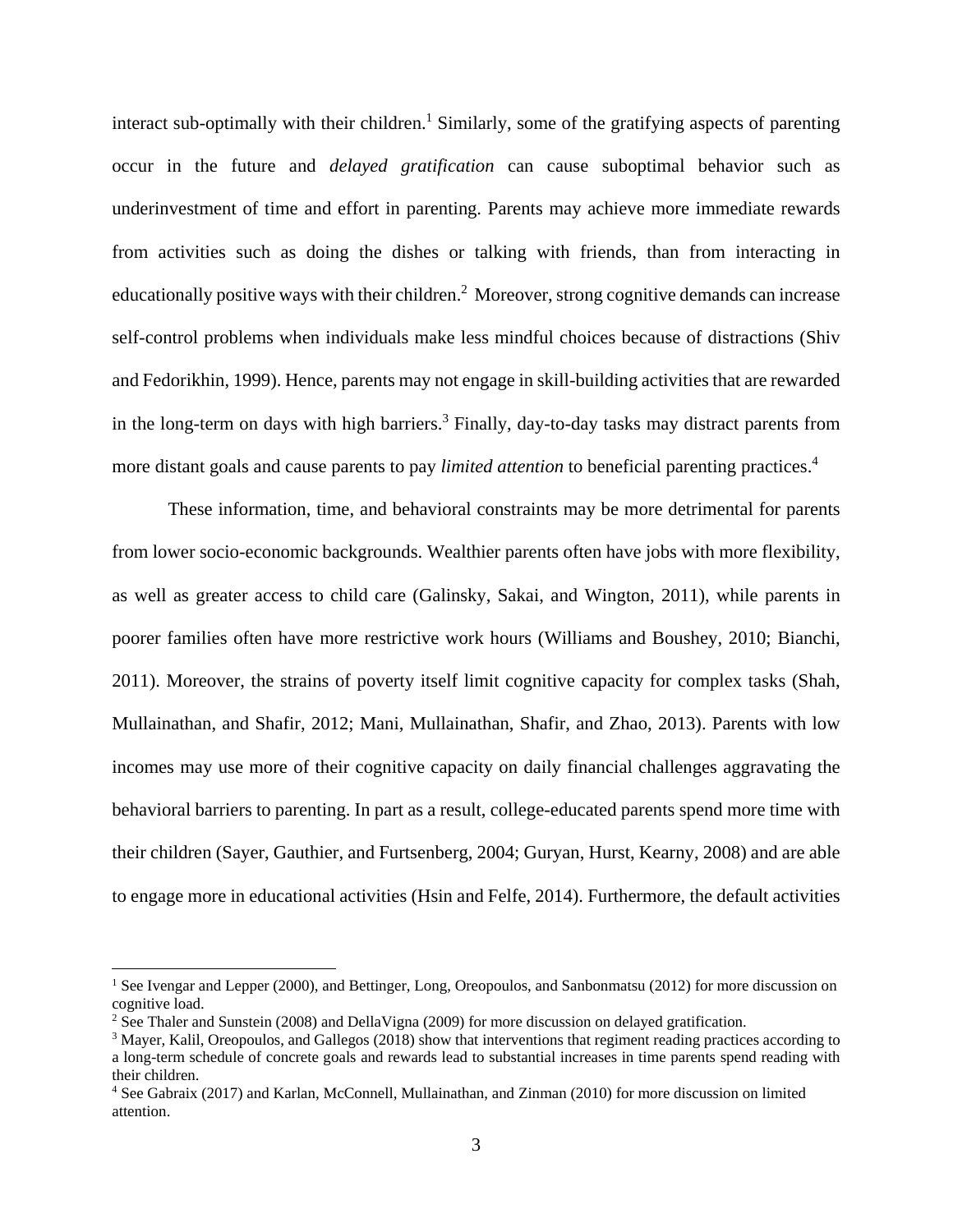for parents who themselves were raised in highly educated families may be more helpful to children than the default behaviors of other parents, even if both groups face the same behavioral challenges.

Programs aimed at improving parenting practices may be most effective if targeted at times during which parents can engage in parenting activities and interact with their children. Given that parents have the time to spend with their children, supports for spending that time well may be more effective when parents have need for support (i.e., when barriers are present) but also have a possibility of engaging (i.e., when barriers are not insurmountable). Most parenting programs are not flexible enough to accommodate timing nuances because they provide support in a concentrated manner – usually large amounts of information at a preset time, such as during an evening class. Many of these programs have shown only limited success, perhaps because they focus on information barriers and tend not to address the behavioral barriers of parenting (Aos, Lieb, Mayfield, Miller, and Pennucci, 2004; Duncan, Ludwig, and Magnusson, 2010; Karoly, Greenwood, Everingham, Houbé, Rydell, et al., 1998). More recently, text-messaging interventions have emerged as a promising alternative or supplement due to their low cost, the widespread use of mobile phones, and their ease of scalability. These interventions have been shown to positively influence both student and parent outcomes in a wide array of educational settings.<sup>5</sup> Text messaging interventions can readily target particular times and days when advice may be more useful for parents.

<sup>&</sup>lt;sup>5</sup> Such interventions have been demonstrated to positively affect school and class attendance of students (Bergman and Chan, 2017; Groot, Sander, Rogers, and Bloomenthal, 2017, Robinson, Lee, Dearing, and Rogers, 2017; Rogers and Feller, 2018), the number of course credits earned in high school (Kraft and Rogers, 2015), FASFA completion (Page, Castleman, and Meyer, 2018), chronic absenteeism and parental engagement (Smythe-Leistico and Page, 2018), and college enrollment rates (Castleman and Page, 2015, 2016). Moreover, these interventions have been particularly effective for children and parents from low-income backgrounds (Bergman, 2015; Castleman and Page, 2015, 2016; Bergman and Chan, 2017).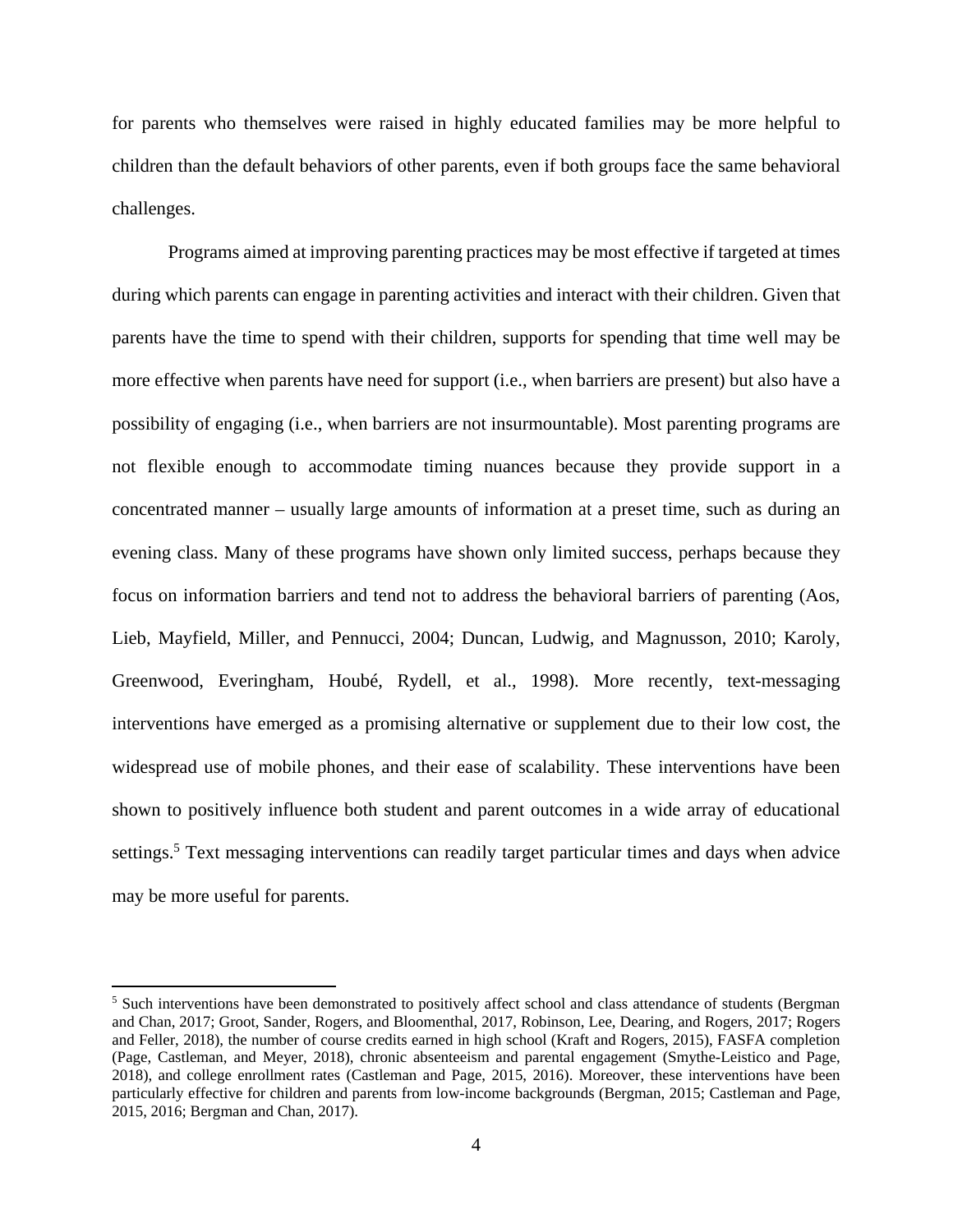This study asks whether the effectiveness of text-messaged-based parenting support depends on when the support is provided. Specifically, it compares the effects of an early childhood text-messaging program sent during the weekend to those of the same program sent on weekdays. The text-messaging program was developed at Stanford University and has shown positive effects on parental engagement and children's literacy development (Doss, Fahle, Loeb, and York, in press; York, Loeb, and Doss, in press). This intervention breaks down the complexities of parenting by providing a combination of *general information* about important literacy skills and parent-child activities (i.e., "FACT" text messages), *actionable advice* with specific examples of parent-child literacy activities (i.e., "TIP" text messages), and encouragement/reinforcement (i.e., "GROWTH" text messages).<sup>6</sup> Starting from the hypothesis that most parents face greater distractions from positive parenting during weeknights than on weekends, if the program is more effective during the week, then the mechanism is likely through reducing barriers that are higher, while if it is more effective on the weekend, then the mechanism is likely through reducing barriers that are not so high as to be insurmountable. We expect effect heterogeneity given that some parents may face higher barriers and have less strong defaults.

We randomly assign parents of pre-kindergarten children into three groups. The first group of parents receives the original program, that is, a "FACT" message on Monday, a "TIP" message on Wednesday, and a "GROWTH" message on Friday, henceforth the *Weekday* program. The second group received the "FACT", "TIP", and "GROWTH" messages on Friday, Saturday, and Sunday, respectively, henceforth *Weekend* program. The *Weekend* program differs from the original program (i.e., *Weekday* program) in that it sends the text messages on different days but

<sup>6</sup> The "GROWTH" text message specifically aims to provide immediate, short-term gratification to parents in the form of written encouragement. Such stimuli represent self-affirmation, which has been found to be effective in the behavioral science literature (Cohen and Sherman, 2014; Hall, Zhao, and Shafir, 2014; Sweeney and Moyer, 2015).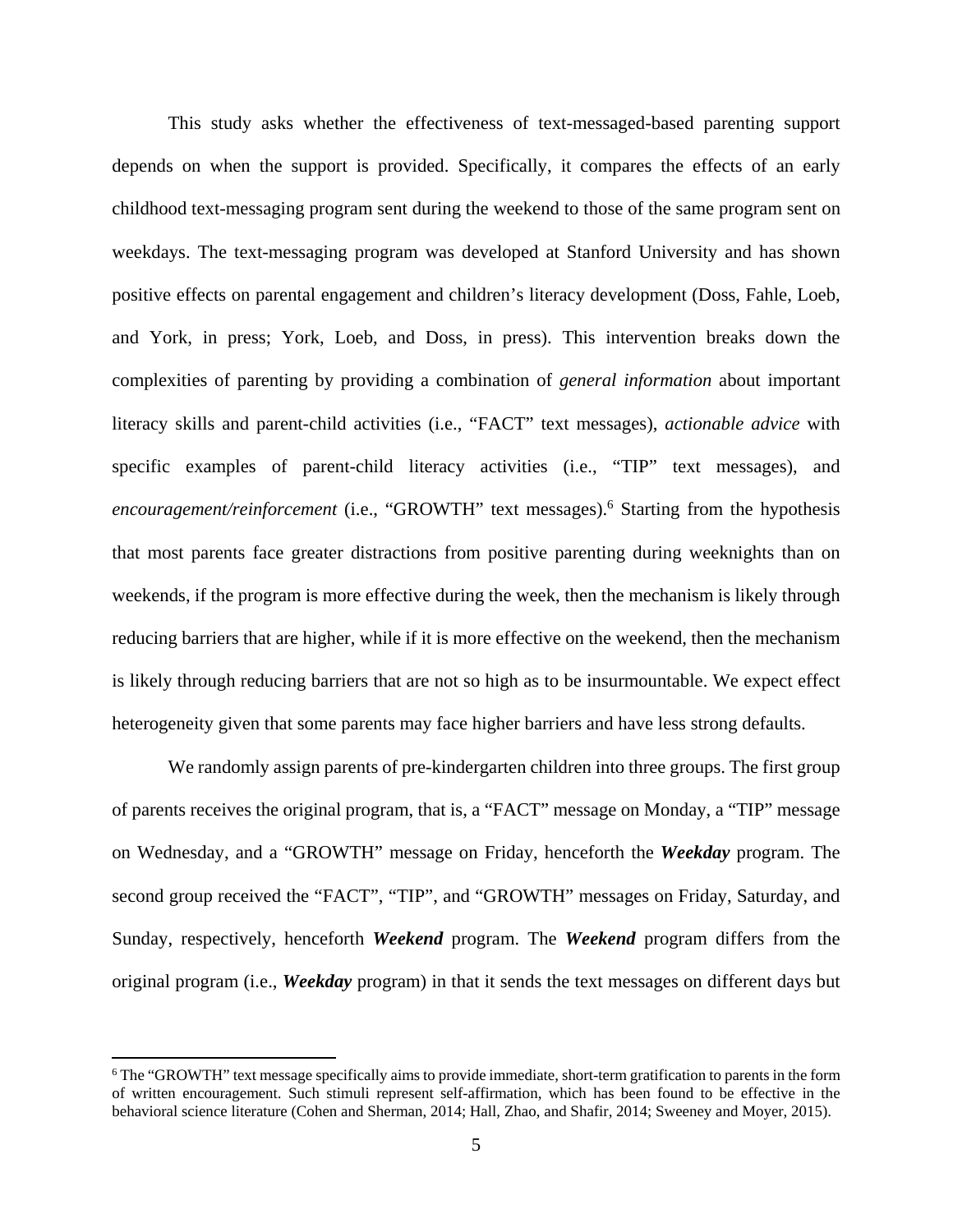also in that these days are consecutive. Therefore, a third group of parents receives the "FACT", "TIP", and "GROWTH" message on a Tuesday, Wednesday, and Thursday, respectively, to parse out the *spacing effect* from the *weekend effect*. This program henceforth will be called *MidWeek*  program.

Three prior studies have evaluated the effectiveness of the *Weekday* program. The first study, York et al. (in press), compared this program to a control group and found substantial improvements of self-reported parent engagement and child literacy assessment scores. The effects were much more pronounced for children who began the school year in the bottom half of the literacy skill distribution. The second study, Doss et al. (in press), tested whether these improvements where driven by the content of the text messages or simply by the texts serving as reminders, or nudges. To do so, the authors compared the original *Weekday* program to a *Weekday* program in which they tailored the text content to the skill level of the children. The program that targeted skill levels had a greater effect that was driven by children at the bottom and top of the literacy distribution, providing evidence that the content, not just the reminders, caused the effects. The third study, Cortes, Fricke, Loeb, and Song (2018), assessed the frequency of the text messages by comparing the original three-times-per-week *Weekday* program to a program with only one "TIP" on Wednesday and to a program that added two additional "TIP" messages on Tuesday and Thursday for a total of five texts per week. The findings demonstrated that text messaging programs can supply too little or too much information. Parents prefer three times per week to the other options and children in the bottom quarter of the pre-intervention literacy distribution benefited from receiving three texts per week compared to one but did not show further improvements when receiving five texts per week.<sup>7</sup>

 $<sup>7</sup>$  Fricke, Kalogrides, and Loeb (2018) investigate parental opt out in these texting interventions. They find that parents</sup> who are more likely to benefit from interventions are less likely to opt out. Moreover, context and encouragement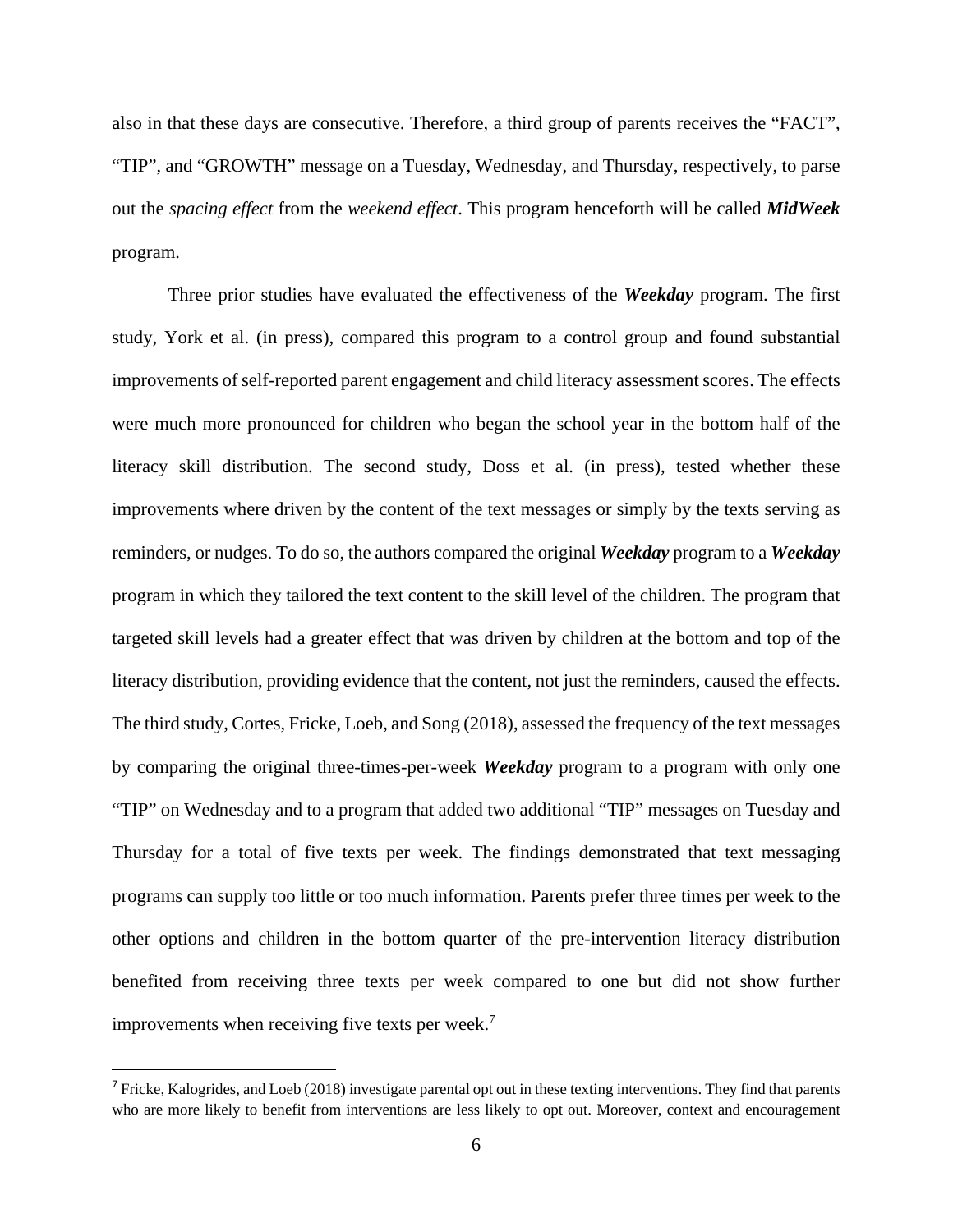These studies provide evidence that *content* as well as *frequency* matter for the effectiveness of the texting programs. Yet we do not know whether the *timing* of the text messages matter. That is, when do parents interact with their children, have the bandwidth to implement advice on beneficial parenting practices, and have the potential to benefit from that advice? Understanding these parenting dynamics can guide program design.

We find that sending text messages with parenting support on weekends is more beneficial to children's development, on average, than sending texts on weekdays. Moreover, we find effect heterogeneity. The benefits of the weekend program were particularly pronounced for children who started pre-Kindergarten in the lower half of the baseline skill distribution on easier subcomponents, such as rapid letter naming, rote counting, and shape naming, while the weekday program was somewhat more beneficial for the initially higher achieving children. These results are consistent with the hypothesis that the parents of lower achieving students, on average, face such high barriers during weekdays that supports are not enough to overcome these barriers, while for parents of higher achieving students, weekday texts are more effective because weekdays are more challenging but still not so difficult as to impede positive parenting. In sum, the findings suggest that parenting support works best when parents have time, attention, and need.

### **THE INTERVENTION**

The text-messaging programs are designed to support parenting practices of parents' fouryear-old pre-Kindergarten children over the course of eight months. ParentPowered (parentpowered.com) developed and delivered the texts based on the original *Weekday* program

along with activities reduce opt out compared to activities alone. A high quantity of texts and more complex texts also increase opt out.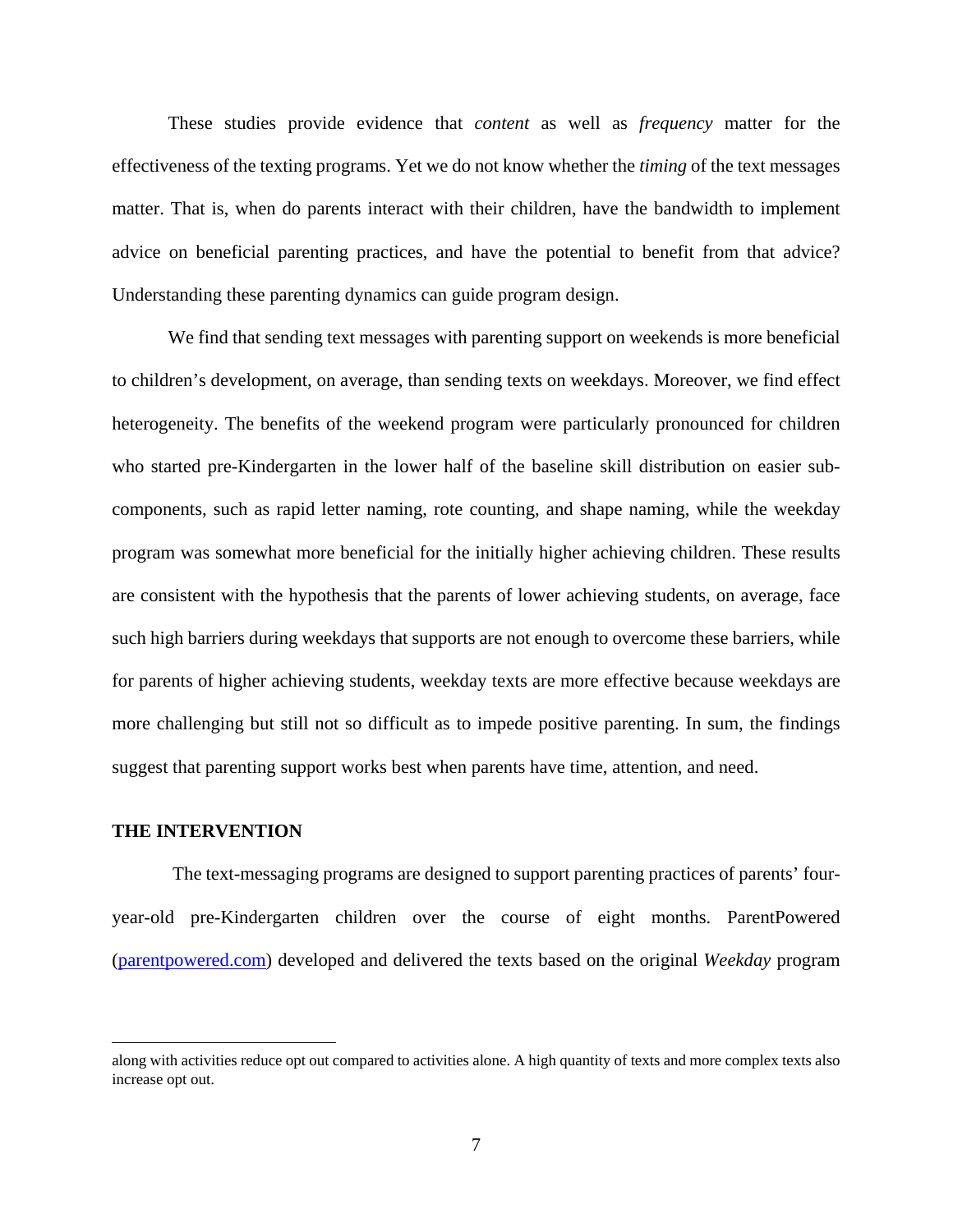created at Stanford and first used in the San Francisco Unified School District in the 2013-14 school year (York et al., in press). The *Weekend*, the *MidWeek*, and the *Weekend* programs are identical with the exception of the days of delivery.

We use the "FACT", "TIP", and "GROWTH" text message approach to help parents overcome barriers that might limit parental engagement with their children.<sup>8</sup> First, the "FACT" text messages intend to solve *imperfect information* by providing general information about child literacy development and best parenting practices.<sup>9</sup> Second, activities in the "TIP" and "GROWTH" messages aim at alleviating the *cognitive load* of parenting by presenting concrete examples of parent-child literacy activities that are easy to implement and fun. Third, the "GROWTH" text messages aim to overcome the problem of *delayed gratification* and inconsistent time preferences. With praise and encouragement, such as "*You're doing a good job preparing your child for kindergarten*", the messages provide immediate gratification for skill building and school readiness activities that otherwise would be only be rewarded in the long-term. Finally, the weekly frequency of the text messages reminds parents to engage in beneficial activities with their child and solves the potential problem of *limited attention*. Examples of each text message type include: $10$ 

*FACT: "Children need to know letters to learn how to read & write. Research shows that kids with good letter knowledge become good readers."*

*TIP: "Point out the first letter in your child's name in magazines, on signs & at the store. Have your child try. Make it a game. Who can find the most?"*

*GROWTH: "Keep pointing out letters. You're preparing your child 4K! Point out each of the letters in your child's name. Ask: What sound does it make?"* 

<sup>&</sup>lt;sup>8</sup> See a more in-depth discussion of how the programs aim to overcome these barriers in York et al. (in press).<br><sup>9</sup> See Avery and Kane (2004), Grodsky and Jones (2007), Hastings and Weinstein (2008), Valant and Loeb (

<sup>&</sup>lt;sup>9</sup> See Avery and Kane (2004), Grodsky and Jones (2007), Hastings and Weinstein (2008), Valant and Loeb (2014), Kraft and Rogers (2015), Rogers and Feller (2016), and Fricke, Grogger, and Steinmayr (2018) for more discussion on imperfect information. This literature has produced mixed results about the effect of improved information on educational outcomes and choices.

 $10$  More examples can be found in York et al. (in press) and in Doss et al. (in press).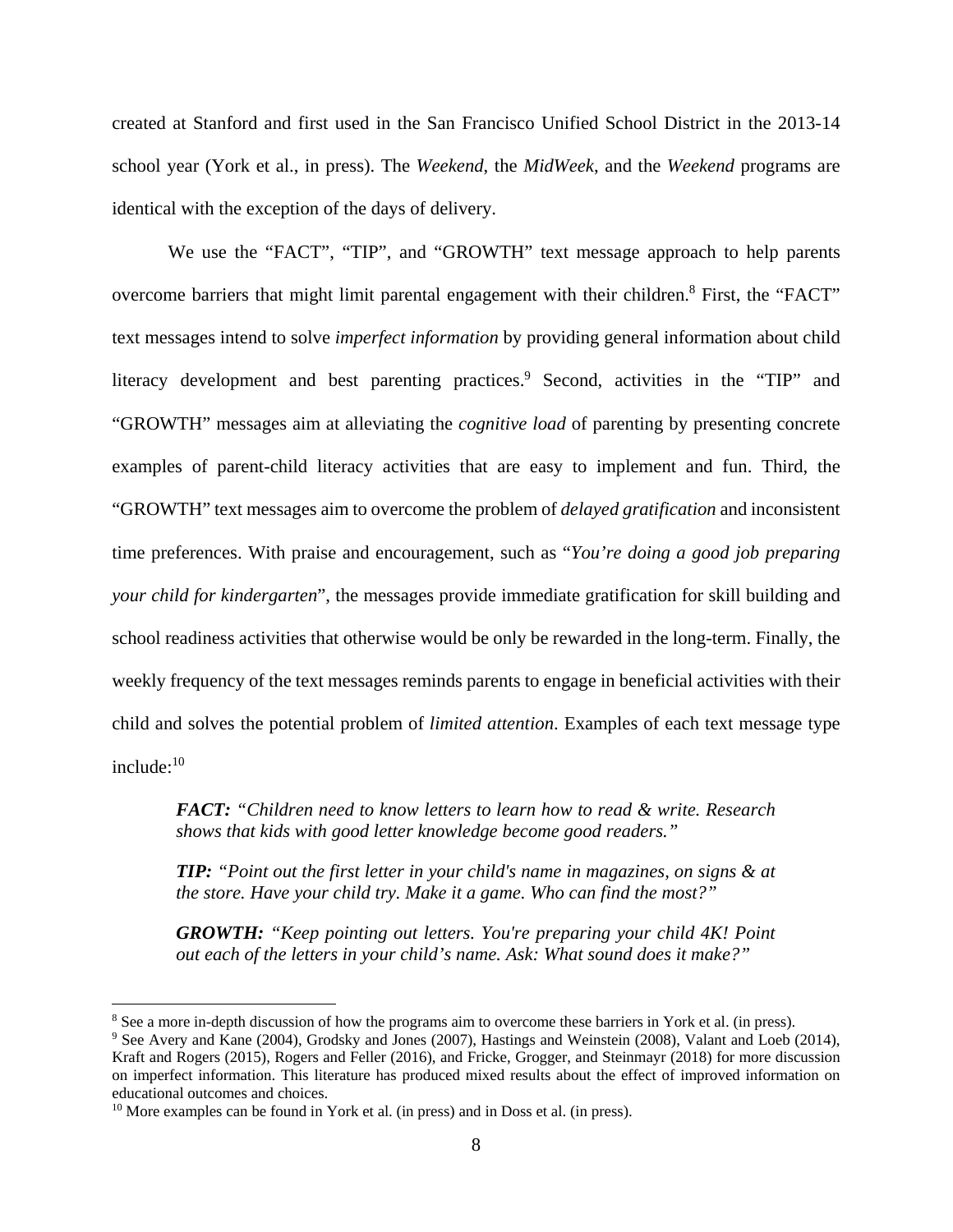We developed the content of the text messages so that they provide enjoyable and easy-toimplement activities for parent-child interactions that would help build literacy skills and more general positive parenting practices.<sup>11</sup> The text messages cover a broad range of skills, including letter recognition, rhyming, reading comprehension, vocabulary, parent-child language interactions, and parent-child reading activities.<sup>12</sup> We structured the texting program as a spiral curriculum, such that the program begins with simple information and advice, and becomes progressively more advanced over the eight months of intervention, while also reintroducing topics for reinforcement. Most of the activities build on existing family routines and activities to minimize costs of adopting beneficial behavior. For instance, some texts leverage bath time, commuting and travel, or meals.

We conducted this randomized control trial with the parents of four-year-old prekindergarten students in the Dallas Independent School District (DISD) in Texas during the 2016- 17 academic year.13 We recruited parents through DISD's existing registration process for prekindergarten enrollment. As all parents in DISD must use this process to enroll in pre-kindergarten, all parents received the invitation, which was available in both English and Spanish. Parents could choose to receive text messages in either English or Spanish and had the option to withdraw from the study at any time during the school year.<sup>14</sup> Parents who chose to participate received one of the three text messaging programs from the end of September through the beginning of June.

<sup>&</sup>lt;sup>11</sup> See Webster-Stratton (1992), Patterson, Reid, Dishion (1992), Sanders, Markie-Dadds, Tully, and Bor (2000), Van Zeijl, Mesman, Van Ijzendoorn, Bakermans-Kranenburg, Juffer et al. (2006), and Gardner, Burton, Klimes (2006) for details.

<sup>&</sup>lt;sup>12</sup> See Lonigan and Shanahan (2009) for more discussion on literacy development research; Reese, Sparks, and Leyva (2010) on parenting practice; and Abbot, Lundin, and Ong (2008) and Texas Education Agency (2015) on behavior change strategies.

<sup>&</sup>lt;sup>13</sup> We used a blocked randomization design within pre-school site and preferred texting language.

<sup>&</sup>lt;sup>14</sup> York et al. (in press) shows that 90 percent of economically disadvantaged families had unlimited text messaging plans.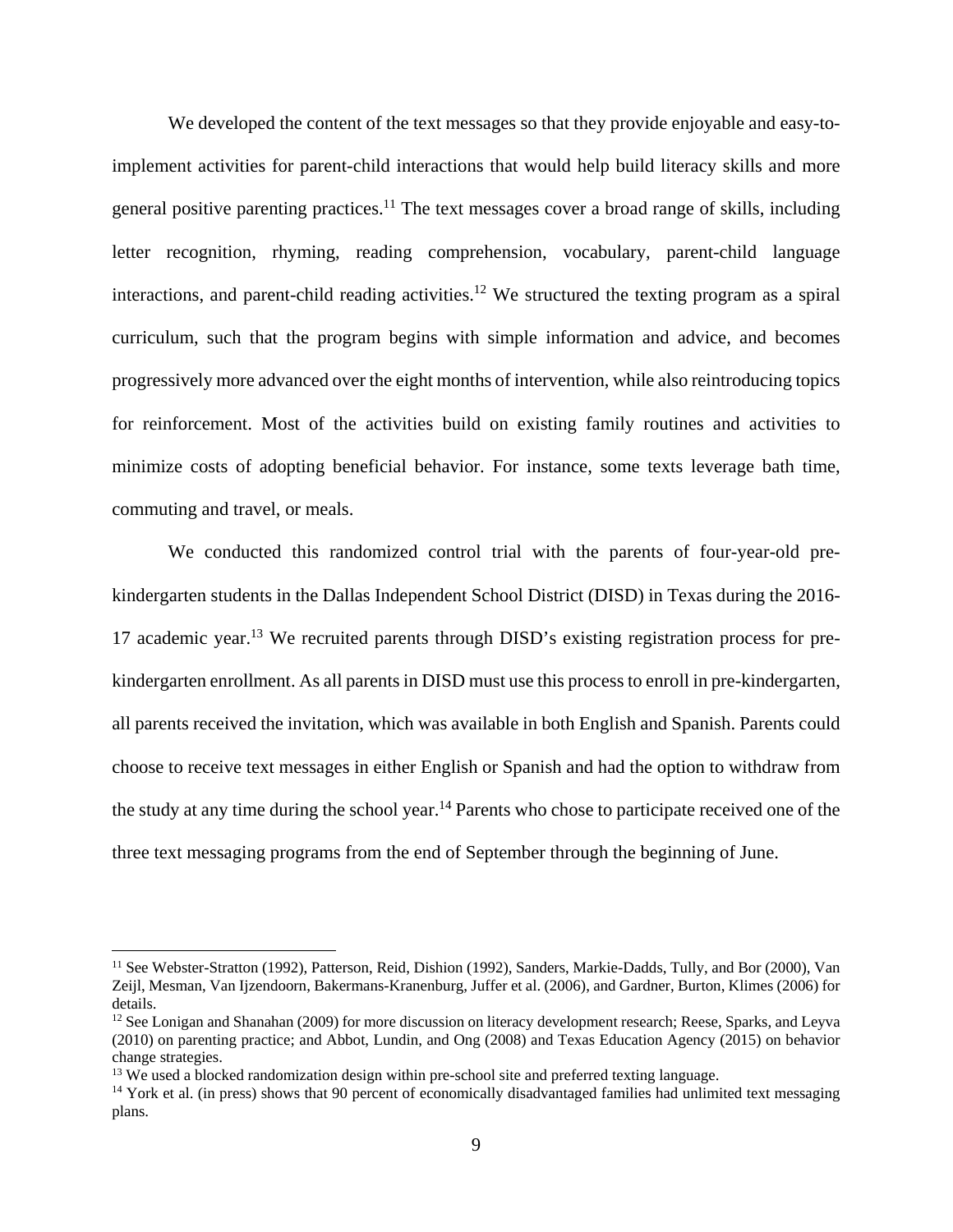### **DATA**

DISD is the second-largest public-school district in the state and the 14th-largest publicschool district in the United States,<sup>15</sup> serving approximately 150,000 students from kindergarten to the twelfth grade across 224 schools. Approximately 12,000 pre-kindergarten students are enrolled in 132 preschools in the DISD district.

DISD pre-kindergarten serves students with limited English proficiency and National School Lunch Program eligibility, a diverse and low-income student population. Twenty-seven percent of the students are identified as black, 68 percent as Hispanic, and two percent as white, with the remaining three percent as Asian, American Indian, Hawaiian, multi-racial, or without a reported ethnicity. Fifty-three percent of these students are classified as limited English proficiency, and 93 percent are classified as economically disadvantaged.16

**Data Sources:** We use information about DISD pre-kindergarten students, their teachers, and their parents. Student data come from DISD administrative student records, which include demographic information such as age, gender, race and ethnicity, and whether the child comes from an economically disadvantaged family. Our main outcomes are literacy and mathematics scores of the Circle Assessment System (henceforth Circle), which is a one-on-one assessment and is available in English- and Spanish-language versions.

Circle evaluates children's early language and literacy skills through three primary components: rapid letter naming (a one-minute timed assessment task that evaluates the child's alphabet knowledge), rapid vocabulary (a one-minute timed assessment task that evaluates the

<sup>&</sup>lt;sup>15</sup> The Dallas ISD encompasses the cities of Dallas, Cockrell Hill, Seagoville, Addison, and Wilmer, and parts of Carrollton, Cedar Hill, DeSoto, Duncanville, Farmers Branch, Garland, Grand Prairie, Highland Park, Hutchins, Lancaster and Mesquite.

<sup>16</sup> Numbers are based on official DISD enrollment statistics as of June 2018. See https://mydata.dallasisd.org/SL/SD/ENROLLMENT/Enrollment.jsp for more information.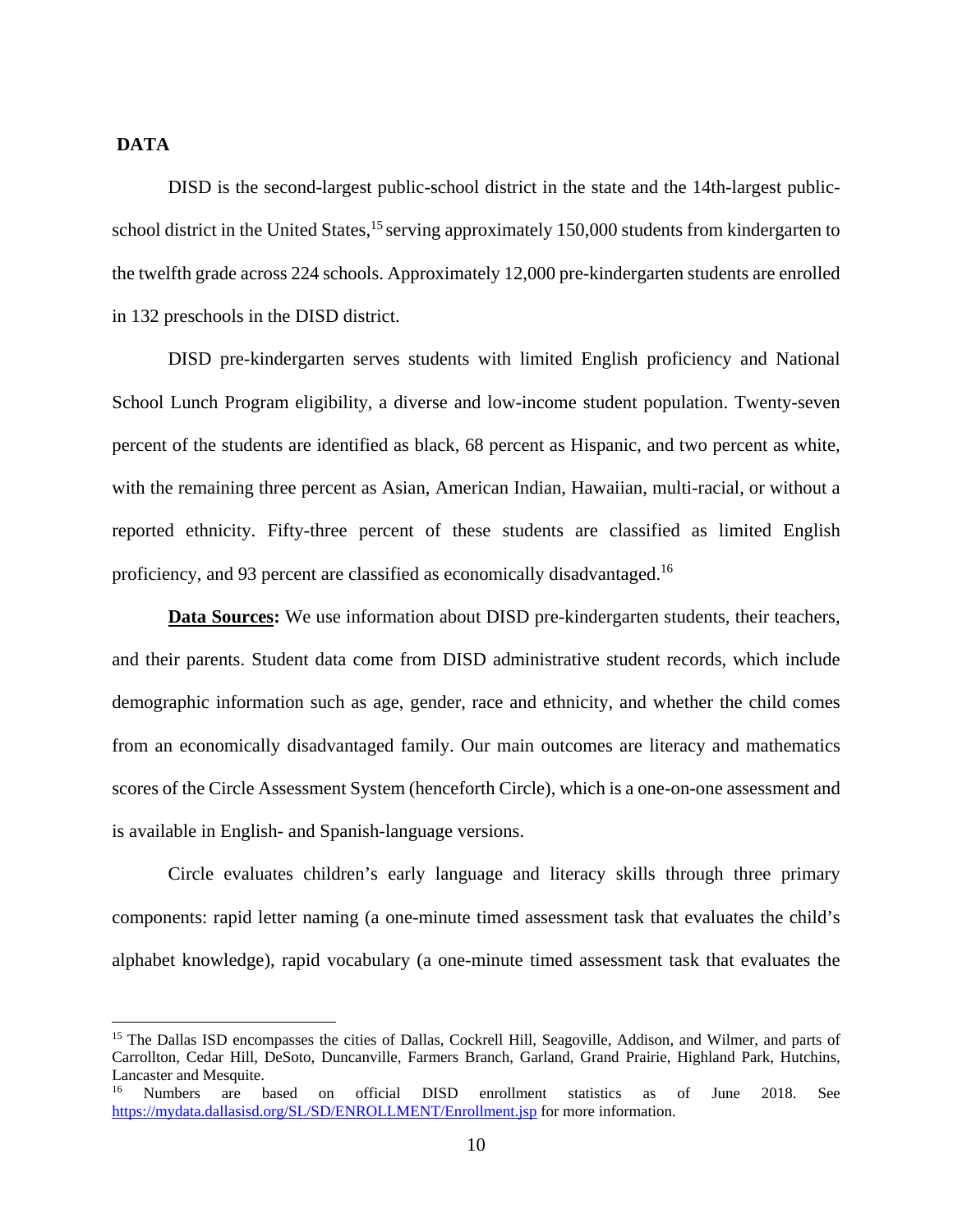child's ability to name common objects), and phonological awareness (five-minute assessment that evaluates the child's understanding of sounds, including rhyming, alliteration, syllabication, and onset-rime).17 For the math outcomes, Circle evaluates children's math skills through seven components: rote counting, shape naming, number discrimination, number naming, shape discrimination, counting, and operations.

DISD implements the Circle assessments three times per year: in the beginning of the school year (September and October 2016), mid-school year (January and February 2017), and at the end of the school year (April and May 2017). Hereafter, we refer to the beginning and the end of the school year Circle assessments as Circle-1 and Circle-3, respectively. Because Circle-1 data collection preceded the beginning of the text messaging program, we use its literacy and math measures as covariates in our regression models to increase precision and to check the balance in observed child characteristics. Circle-3 is our main outcome.

Data about teachers comes from DISD administrative records that includes gender, race and ethnicity, years of experience, days absent from work during the school year. As each child can have multiple teachers, for each student we use mean characteristics of all their teachers during the school year. Lastly, we obtain data on parents from the enrollment forms, which provide information on their preferred texting language and highest educational attainment. We use data on teacher and parent characteristics as covariates in our regression models to improve precision.

**Descriptive Statistics:** Table 1 presents the descriptive statistics based on two samples: the randomization sample  $(N=4,419)$  and the analytic sample  $(N=3,664)$ , which includes all observations that do not have missing literacy and math outcomes in both Circle-1 and Circle-3 assessments. As shown in Table 1 (panel A), most of the children in the randomization sample are

<sup>&</sup>lt;sup>17</sup> In the Spanish-language version of the Circle literacy test, the assessment for phonological awareness does not include onset-rime.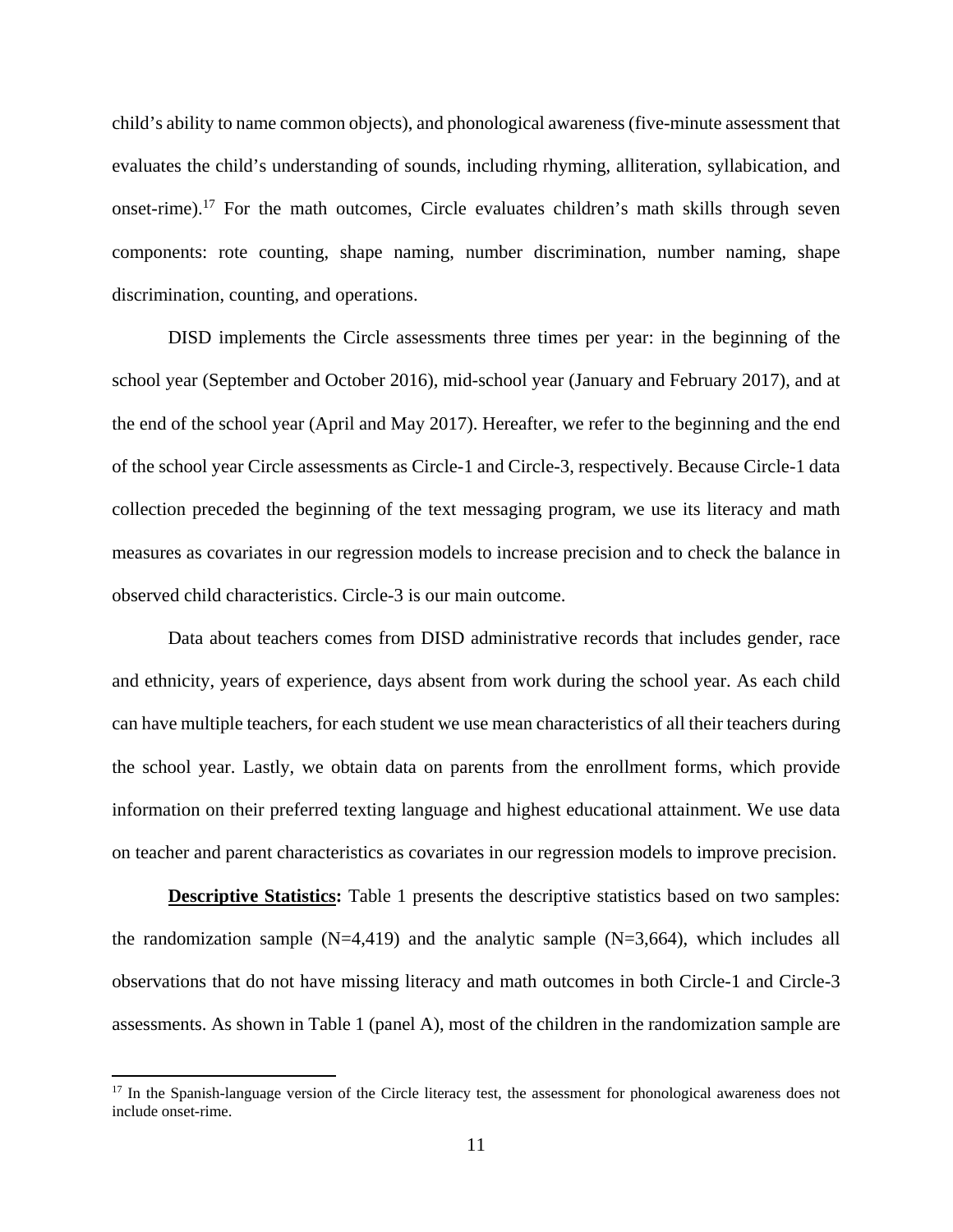Hispanic (78 percent) followed by black (18 percent), two percent are white, and one percent are Asian. Ninety-five percent of the randomization sample is economically disadvantaged, and the average age among children is 4.56 years. These demographic characteristics are similar to those of the population of DISD pre-kindergarten students, except that Hispanic children are slightly overrepresented, and black and white children are slightly underrepresented.

Table 1 also shows the raw Circle-1 literacy and math test scores, which we standardize for the analysis. On average, children name 6.03 letters in one minute of the rapid letter naming assessment, identify 10.68 objects in one minute of the rapid vocabulary assessment, and correctly answer 10.39 items in the phonological awareness assessment. For reference, the maximum score in the rapid letter naming assessment is 52 (i.e., the 26 lower-case and 26 upper-case letters in the alphabet); in the rapid vocabulary assessment the maximum score is 55 objects named with vocabulary; and in the phonological awareness assessment the maximum score is 28 points across the four subtasks (i.e., nine in rhyming, seven in alliteration, seven in syllabication, and five in onset-rime). The children in our sample had rapid letter naming and rapid vocabulary scores lower than age-appropriate standards, and phonological awareness scores higher than age-appropriate standards.<sup>18</sup> For the math test scores, on average, children in our sample score: 0.61 points on rote counting, 3.12 points on shape naming, 1.43 points on number discrimination, 1.43 points on number naming, 4.48 points on shape discrimination, 2.70 points on counting, and 0.91 points on operations. These scores are consistently lower than age-appropriate standards.19

<sup>&</sup>lt;sup>18</sup> According to the CIRCLE user guide of 2016-17, the benchmarks for English-speaking children between ages four and 4.5 are 8 letters for rapid letter naming, 16 items for rapid vocabulary, and 8 points for phonological awareness; for their Spanish-speaking counterparts, the benchmarks are 6 letters, 12 items, and 5 points, respectively. See Children's Learning Institute. (2016). *CIRCLE progress monitoring: User guide 2016-17*. Houston, TX: Children's Learning Institute. Retrieved from: https://cliengage.org/userguides/CIRCLE\_Progress\_Monitoring\_User\_Guide\_91416.pdf.<br><sup>19</sup> According to the CIRCLE user guide of 2016-17, the benchmarks for both English and Spanish-speaking children

between ages four and 4.5 are 2 points for rote counting, 4 points for shape naming, 2 points for number discrimination, 3 points for number naming, 5 points for shape discrimination, 4 points for counting, and 3 points for operations.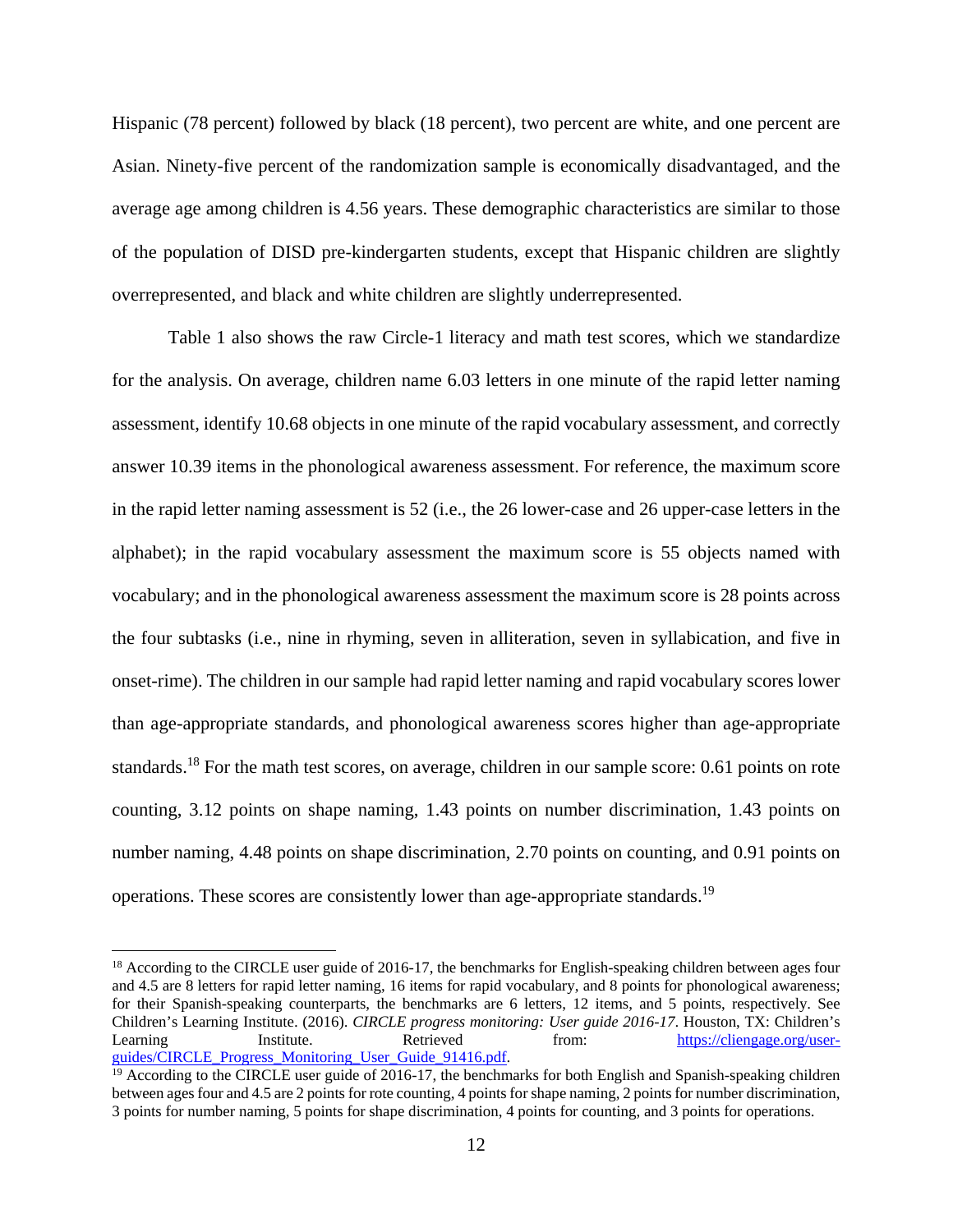Panels B and C of Table 1 show parent and teacher characteristics, respectively. On average, parents tend to have relatively low levels of educational attainment. In the randomization sample, 32 percent of parents have less than a high school degree, 32 percent have a high school degree, and only 28 percent have completed at least some college. Fifty-seven percent of parents chose to receive text messages in English and the remaining 43 percent chose to receive them in Spanish. Three-quarters of the teachers are female, with an average teaching experience in the district of 7.79 years. The racial and ethnic demographics of teachers differ from their students: 43 percent are black, 22 percent are Hispanic, and 32 percent are non-Hispanic white.

### **EMPIRICAL STRATEGY**

We estimate the treatment effect of the *MidWeek* and *Weekend* programs compared to the control *Weekday* program using the following model specification:

$$
y_{is} = \alpha + \beta_1 \cdot MidWeek_{is} + \beta_2 \cdot Weekend_{is} + \delta \cdot X_{is} + \gamma_s + \varepsilon_{is}
$$
 (1)

where  $y_{is}$  is the outcome of interest of child *i* in randomization block  $s$ . The outcomes are Circle-3 literacy and mathematics outcomes. We standardize both overall scores and individual components (e.g., rapid letter naming, shape discrimination, etc.) to have a standard deviation of one and a mean of zero. We standardize the literacy assessments within assessment language because of language specific assessment differences. The variables  $MidWeek_{is}$  and  $Weekend_{is}$ are binary indicators for whether a parent received the *MidWeek* or the *Weekend* programs, respectively, in comparison to the original *Weekday* program.  $X_{is}$  is a vector of covariates that includes the child, parent, and teacher characteristics. These covariates include: the child's age, gender, race and ethnicity, whether they are economically disadvantaged, and their Circle-1 literacy and mathematics outcomes, which were measured before the text messaging programs began; the parents' highest educational attainment; and the averaged characteristics of a child's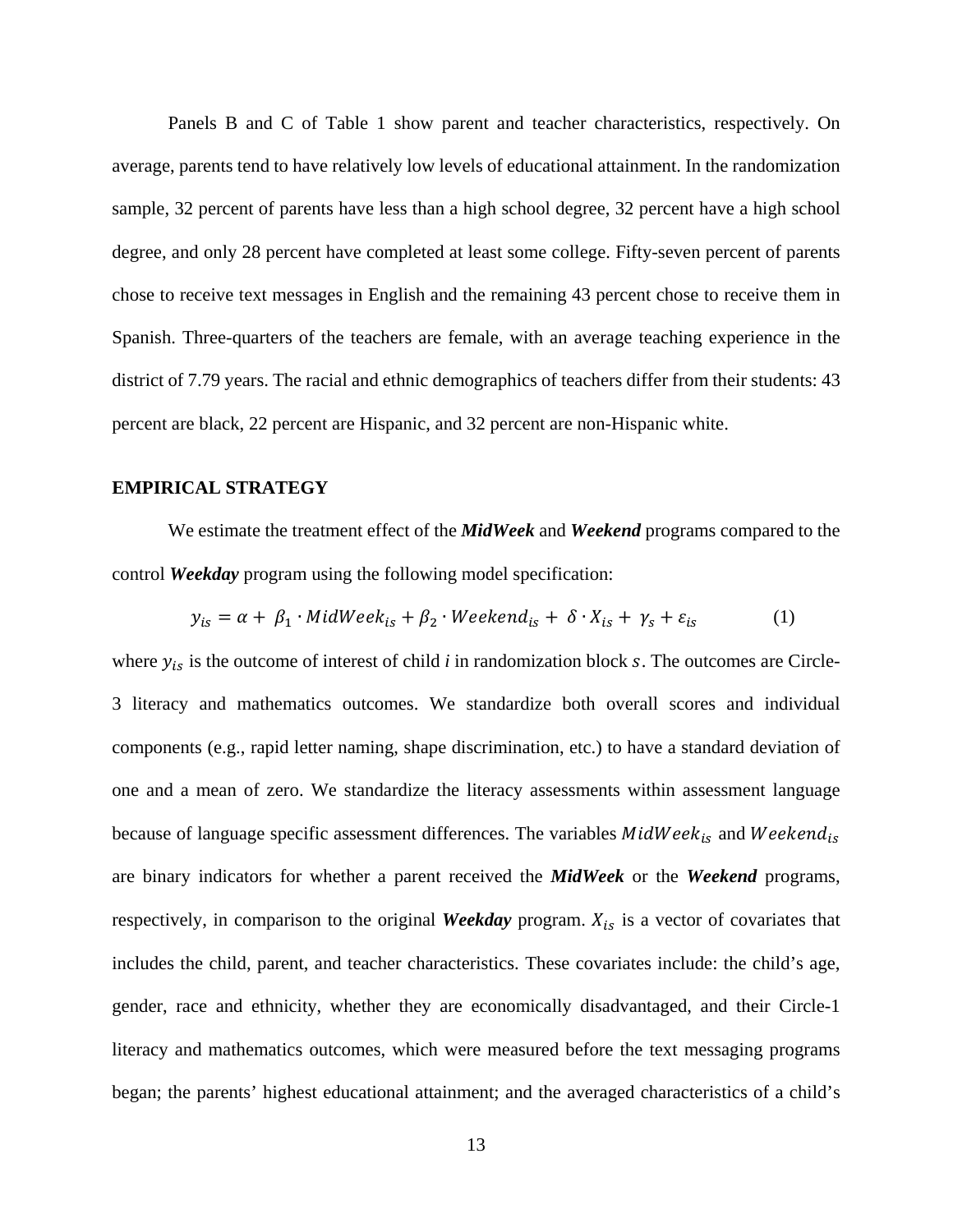teachers, including their gender, race and ethnicity, and days absent from work during the school year.  $\gamma_s$  indicates randomization block fixed effects and  $\varepsilon_{is}$  is a child-level error-term. We cluster standard errors at the randomization block level.

The coefficients of interest are  $\beta_1$  and  $\beta_2$  as they measure the causal effects of receiving the *MidWeek* or the *Weekend* programs compared to the original *Weekday* program. To explore heterogeneity of these treatment effects, we also estimate equation (1) in the lower half and upper half of the respective Circle-1 distribution. For literacy outcomes, we split the sample based on the distribution of overall literacy score, and for math outcomes, we split the sample based on the distribution of the overall math score.

**Randomization Checks:** In a randomized control trial, the characteristics of the treatment groups should not differ systematically. Systematic differences among the treatment groups could potentially bias the estimated treatment effects. Therefore, we conduct a series of randomization checks for all covariates to evaluate covariate balance. That is, we estimate the following randomization block fixed effect models for each of our child, parent, and teacher covariates:

$$
X_{is} = \alpha + \beta_1 \cdot MidWeek_{is} + \beta_2 \cdot Weekend_{is} + \gamma_s + \varepsilon_{is}
$$
 (2).

Small and statistically insignificant values for the coefficients of the treatment indicators  $\beta_1$  and  $\beta_2$  would indicate a successful randomization. We present results of the randomization checks in Table 2 separately for the randomization sample and the analytic sample. The results provide evidence that the randomization was successful. Of the 84 point estimates using the randomization sample, only three coefficients are significant at the five percent level or less, and two coefficients are significant at the ten percent level or less. Of the 64 point estimates using the analytic sample, one coefficient is significant at the five percent level or less, and three coefficients are significant at the ten percent level or less. This number of statistically significant point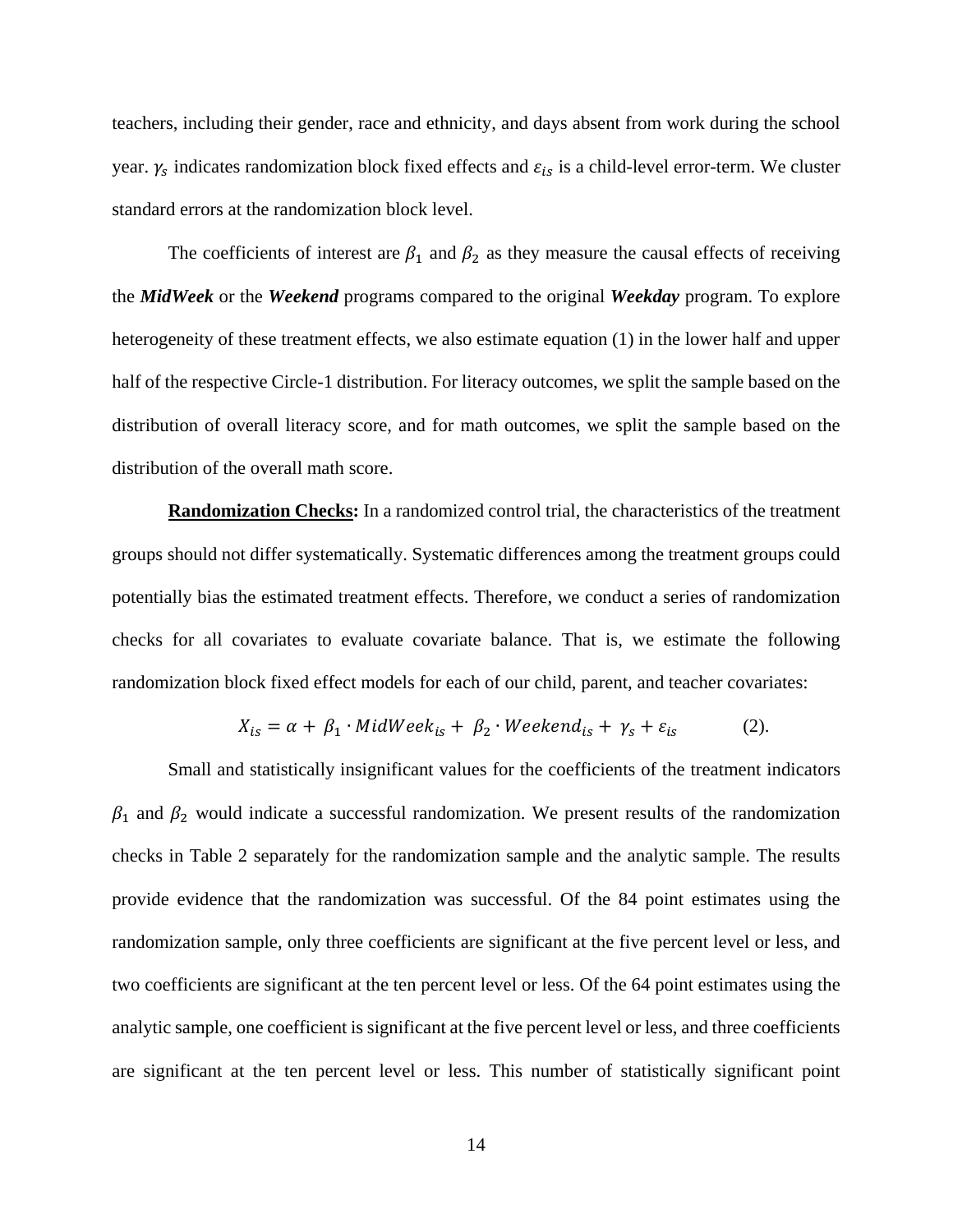estimates can be expected to be produced by chance. Moreover, tests for joint significance using seemingly unrelated regressions, as shown in the bottom of Panel C of Table 2, fail to reject the null hypothesis that the coefficients of the treatments across the covariates are jointly equal to zero.

**Attrition Analysis:** We restrict our analytic sample to include only the children that have all Circle-1 and Circle-3 literacy and math components. If attrition is related to the treatment conditions, the estimated effects would be biased. For example, if assessment completion is higher for low-performing children whose parents received the *Weekend* program, compared to children whose parents received the *Weekday* program, then the estimated effect of the *Weekend* program compared to the *Weekday* program could be biased upward. To assess systematic attrition differences between the programs, we use the following a randomization block fixed effects regression model:

$$
A_{is} = \alpha + \beta_1 \cdot MidWeek_{is} + \beta_2 \cdot Weekend_{is} + \delta \cdot X_{is} + \gamma_s + \varepsilon_{is}
$$
 (3)

where  $A_{is}$  is a binary variable, which equals 1 if an observation is not included in the analytic sample and 0 otherwise. Statistically insignificant values for the coefficients  $\beta_1$  and  $\beta_2$  would indicate that neither treatment group is more likely to experience attrition. We also estimate this model in the upper and lower halves of the Circle-1 literacy and mathematics distribution. Table 3 shows the estimates for this analysis. The results provide evidence that selective attrition is not a problem in our study. None of the estimated coefficients of the *MidWeek* and *Weekend* programs are statistically significant, nor are these coefficients significantly different from each other.

#### **RESULTS**

Table 4 presents results for aggregate Circle-3 scores. Panel A reports the treatment effects on literacy outcomes. Although we do not find statistically significant differences for the overall sample, we do find that children who start the year in the lower half of literacy distribution benefit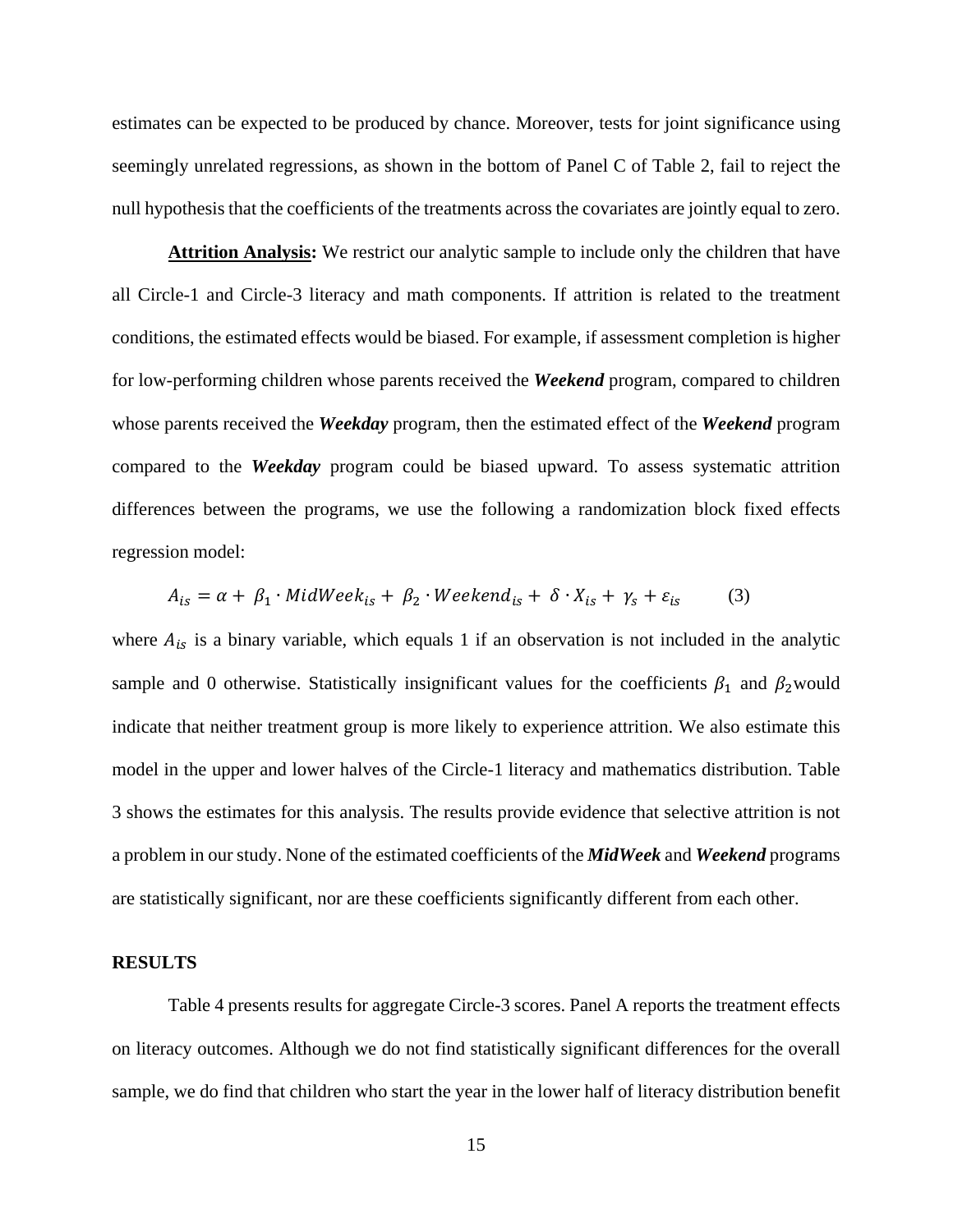more from the *Weekend* program. Initially lower-achieving children whose parents received the text messages over the weekend (e.g., Friday, Saturday, and Sunday) scored, on average, 0.061 standard deviations (SDs) higher than similar children whose parents received the texts on Monday, Thursday, and Friday. Since the coefficient of the *Weekend* program is also significantly larger in magnitude than of the *MidWeek* program, this result shows that sending texts on the weekend rather than on consecutive days is more beneficial to lower-skilled children.

Panel B of Table 4 provides the results for the math assessment. In this case, the *Weekend*  program is significantly more effective than the original *Weekday* program for the full sample, though the effect is again driven only by initially lower achieving children. Children whose parents received text messages on Friday, Saturday, and Sunday scored, on average, 0.032 SDs higher on the math assessment than children whose parents received texts during the week. Children who were initially in the lower half of test scores showed a differential gain of 0.053 SDs in their math score if their parents received texts on weekends, while children in the upper half of the distribution showed no such differential improvements.

To further explore the program effects, we assess the results for the literacy and math assessment components. Table 5 reports the results for the three components of Circle-3 literacy: rapid letter naming, rapid vocabulary, and phonological awareness. We find that the results for literacy are mostly driven by improvements in rapid letter naming, the least advanced skill. Overall, children whose parents received the *Weekend* program scored, on average, 0.112 SDs higher in rapid letter naming than children whose parents received the *Weekday* program. These gains in literacy are again more pronounced for children in the lower half of Circle-1 literacy scores. Lower-skilled children's rapid letter naming scores, on average, increased by 0.167 SDs, while the scores of children in the upper half only marginally increased by 0.073 SDs compared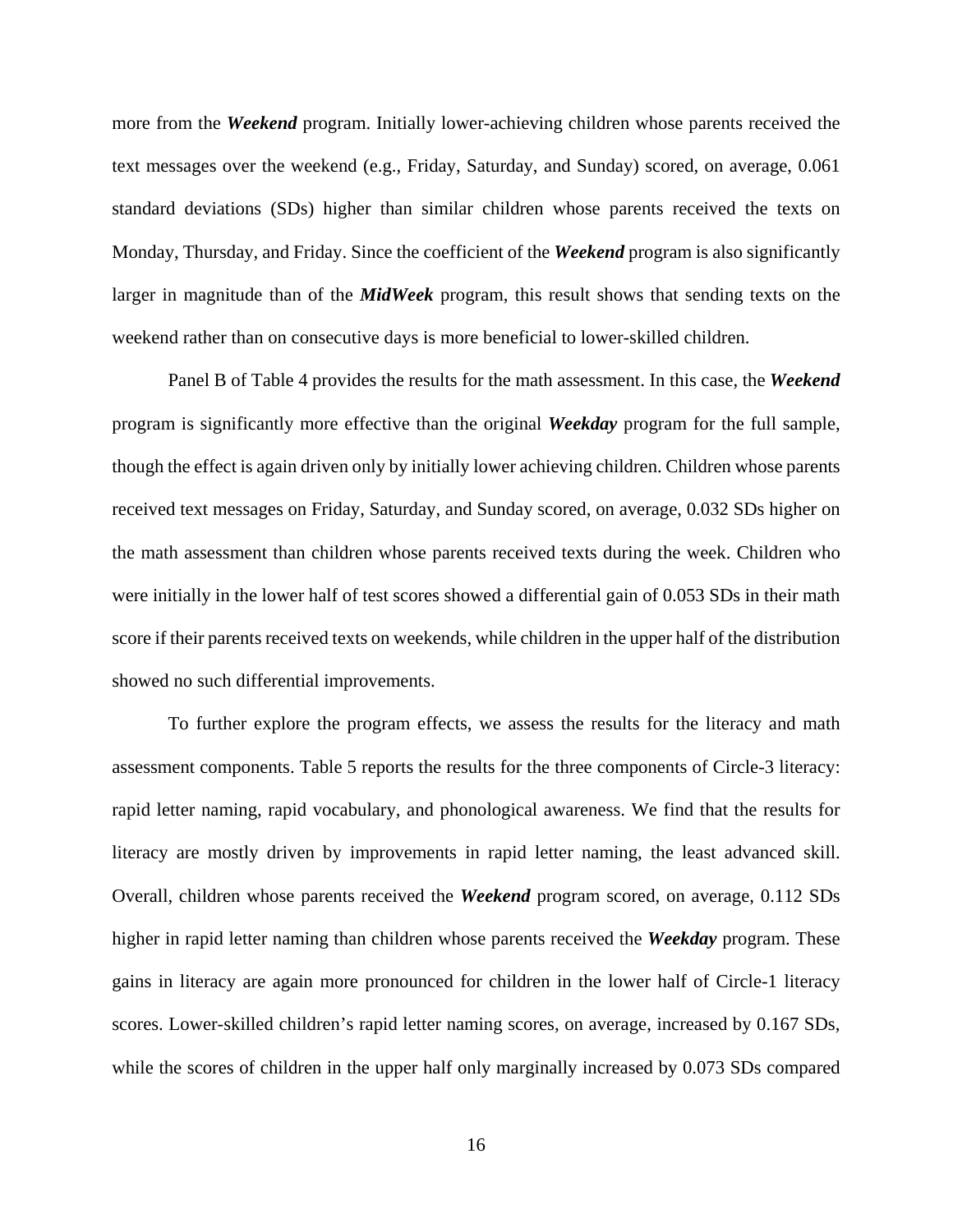to children in the *Weekday* program. Furthering evidence of heterogeneity, initially higher performing children whose parents received the *Weekend* program scored lower in phonological awareness, which is the more difficult skill, than children whose parents received the *Weekday* program.20

Table 6 presents results for the math components: rote counting, shape naming, number discrimination, number naming, shape discrimination, counting, and operations. The results provide evidence that rote counting and shape naming drive the overall math effects reported in panel B of Table 4. Children whose parent received the *Weekend* program surpassed children whose parents received the *Weekday* program by 0.069 SDs and 0.102 SDs, respectively. The treatment effects are greater for children who started the school year in the lower half of Circle-1 overall math, as these children had math gains of 0.093 SDs in rote counting and 0.148 SDs in shape naming. The *MidWeek* program has a significant positive effect on shape naming (0.060 SDs), which is largely driven by children in the lower half of the math baseline distribution (0.124 SDs). This suggests that spacing drives some of the weekend effects on the math components. Finally, the *Weekend* and the *MidWeek* programs both appear to reduce math scores on operations for children who started the school year in the upper half of the math skill baseline distribution by 0.080 and 0.099 SDs, respectively, compared to the *Weekday* program.

Overall, these results suggest that sending text messages to parents during the weekend is more beneficial to the skill development of their children than sending text messages during the week, especially for initially lower performing students. However, our results also suggest that

 $20$  Most of the sample of parents had a high school degree or less (69 percent of the sample). If we assess the effects separately for this group relative to more educated parents, we find consistent though not as strong results. The point estimates for the differential effects of weekend tests are 0.25 SDs for low educated parents and -0.50 SDs for higher educated parents for literacy. The corresponding numbers for math are 0.02 SDs and 0.01 SDs.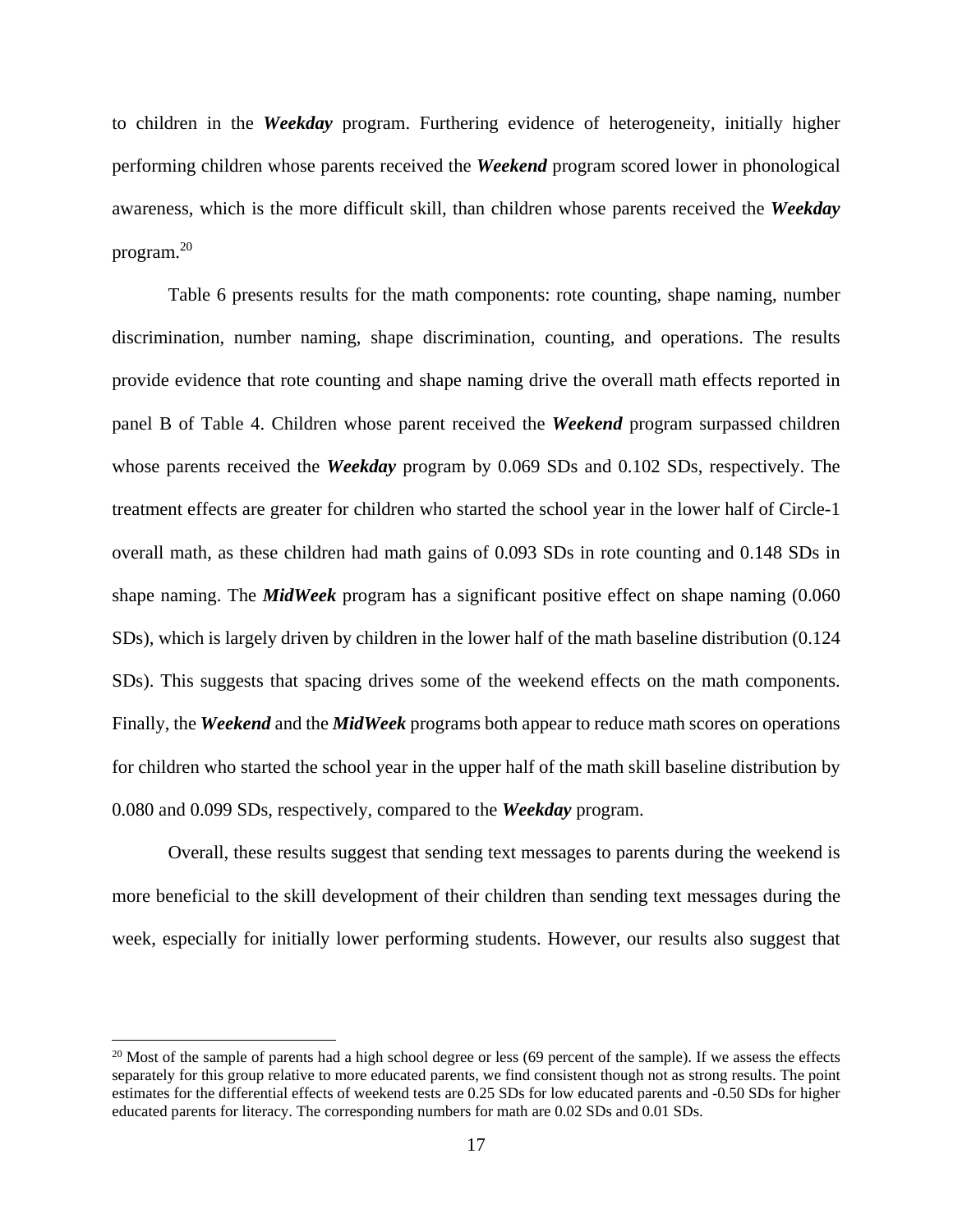weekend texts may not be as effective as weekday texts for children in upper half of the baseline skill distribution and for some higher order skills, such as, phonological awareness and operations.

### **ROBUSTNESS CHECKS**

All results reported from Tables 4 through 6 use pre-school site fixed effects as well as covariates that capture child, parent, and average teacher characteristics. However, in a randomized control trial in which randomization has been successful, the characteristics of study participants should not significantly differ between different treatment arms. In turn, this means that we do not expect treatment effects to change when covariates are removed from the models used for the above analysis. With this in mind, we report in Table A1 some robustness checks of our main results reported in Table 4 by estimating two additional models without control variables (shown in models 2 and 3). As observed in Table A1, the point estimates remain largely stable across model specifications.

#### **CONCLUSION**

This study addresses the question of when parenting support works best in an early childhood text messaging experiment and speaks to the importance of behavioral barriers in parenting. We compare three identical programs aiming to improve parent-child interactions that are sent on different days of the week. The goal is to assess whether the messages provide better supports on more challenging days, such as weekdays, or on days that parents are more likely to be free, such as weekends. Our results suggest that sending the program on weekends increases children's literacy and math development in comparison to the program during the week, driven by the differential effects for initially lower performing students. We find some weaker evidence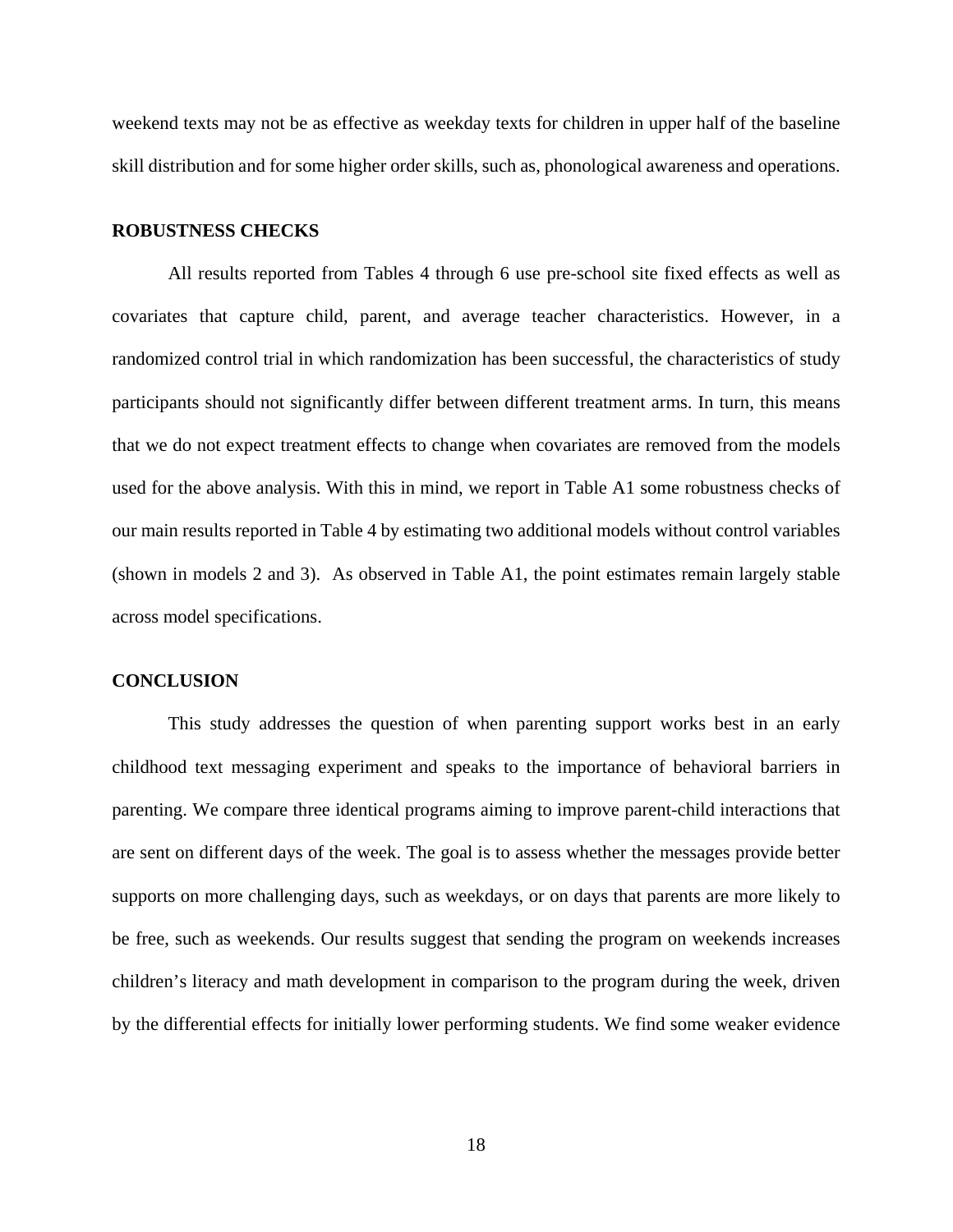that the *Weekend* program may be less effective than the weekday program for initially higher performing students.

The results provide evidence that the timing of parenting support programs matters. Parents may benefit more from supports when they have the time and other distractions are not so high that they are insurmountable but are high enough that programs aimed to reduce the barriers have leverage. While we were not able to categorize parents by their work hours and competing demands, and while students initial test performance is likely only a weak or moderate proxy for parenting practices, by separating the results based on the children's initial performance we were able to provide some evidence that delivering parenting supports at times when parents have lighter cognitive loads rather than when their needs are highest may be more beneficial especially for the most challenged parents. For parents facing lesser challenges, this approach is not necessarily better and targeting towards their more difficult times may show some benefits, but this differential is not as strong.

The importance of timing has implications for the design of parenting interventions. Although concentrated parenting programs, such as home visiting programs and parenting courses, can convey the same amount if not more information than text messaging programs, parents may not be able to remember this advice in the moment they interact with their children or may struggle to implement the advice due to behavioral constraints. Text messaging programs may help overcome these constraints by providing recurring support in small doses and more closely targeting times of parental engagement in skill building activities.

As time use patterns depend on work and non-work demands, the optimal timing of program delivery differs for different parents. Hence, our finding further highlights the benefits of differentiating programs beyond individualizing the difficulty of activities (Doss et al., in press)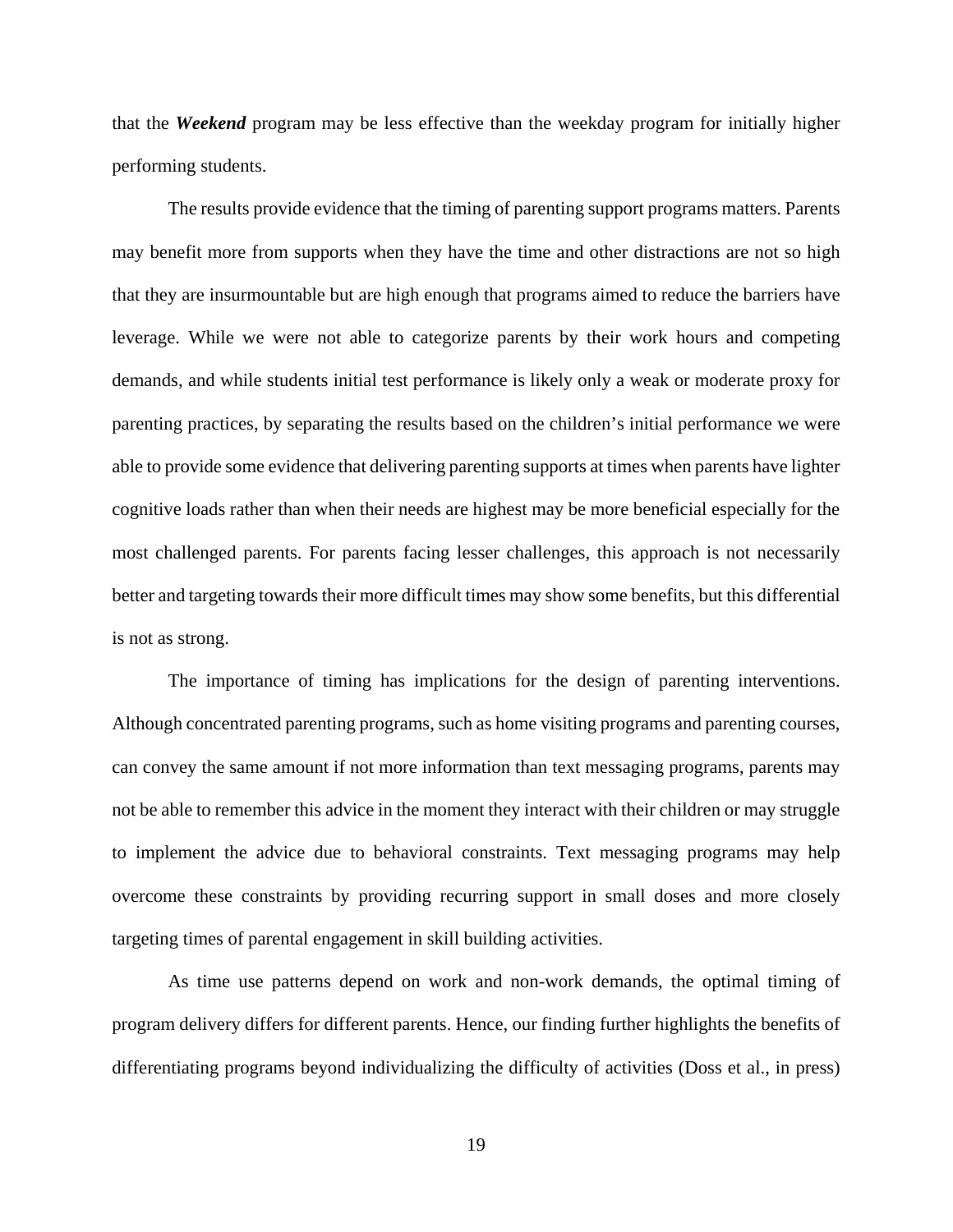and provides additional evidence that flexible light-touch programs that can differentiate to parental need and child skill level may be particularly promising avenues for program improvement.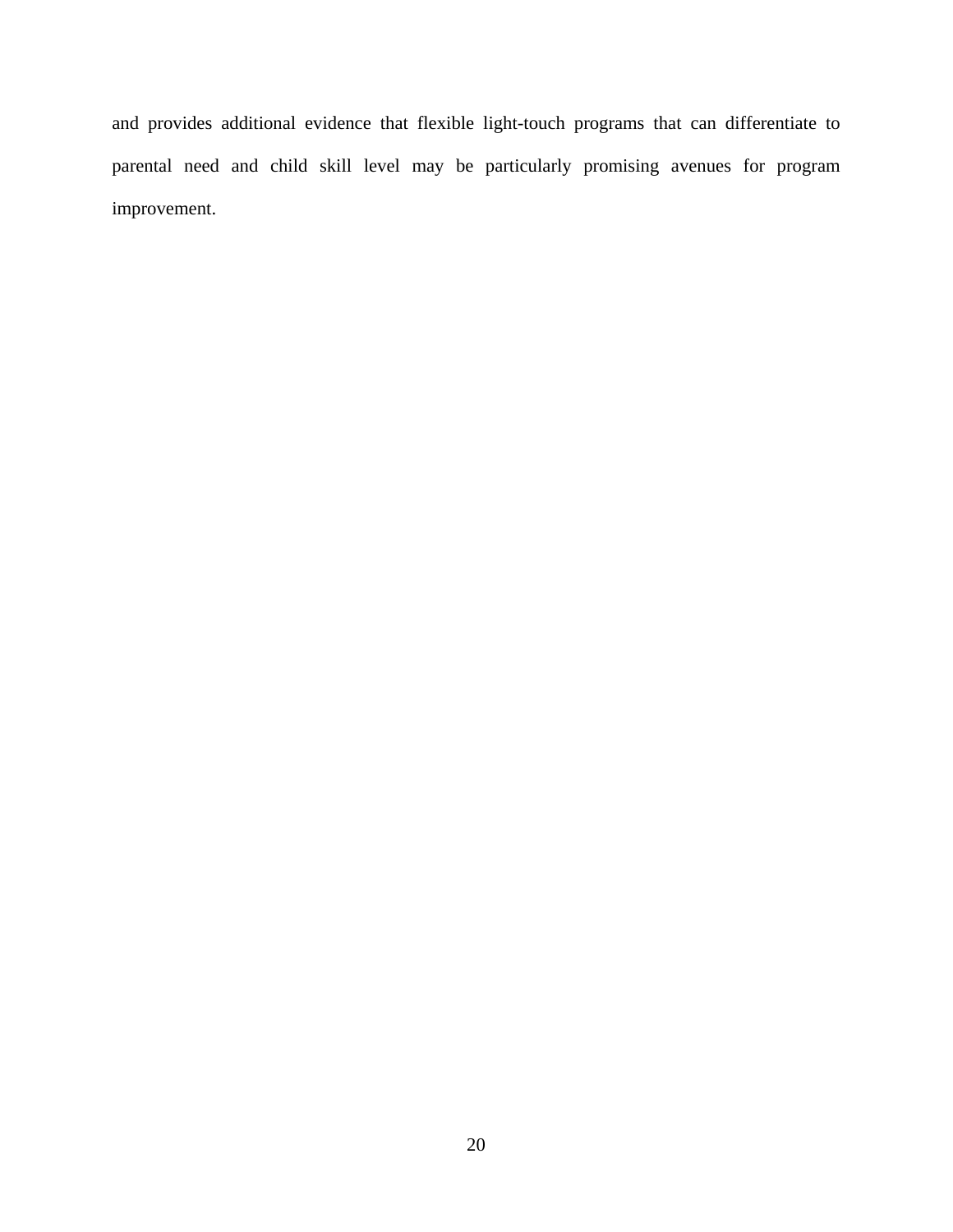# **References**

Abbott, D., Lundin, J., and Ong, F. (Eds.) (2008). *California preschool learning foundations (Vol. 1)*. Sacramento, CA: California Department of Education.

Aos, S., Lieb, R., Mayfield, J., Miller, M., and Pennucci, A. (2004). *Benefits and costs of prevention and early intervention programs for youth*. Olympia, WA: Washington State Institute for Public Policy.

Avery, C., and Kane, T.J. (2004). Student perceptions of college opportunities. The Boston COACH Program. In Caroline Hoxby (ed.), *College choices: The economics of where to go, when to go, and how to pay for it*, pp. 355-394, Chicago, IL: The University of Chicago Press.

Bergman, P. (2015). Parent-child information frictions and human capital investment: Evidence from a field experiment. *CESifo* Working Paper Series No. 5391. Retrieved from https://ssrn.com/abstract=2622034.

Bergman, P., and Chan E.W. (2017). Leveraging parents through technology: the impact of highfrequency information on student achievement. *The Journal of Human Resources*, forthcoming.

Bettinger, E.P., Long, B.T., Oreopoulos, P., and Sanbonmatsu, L. (2012). The role of application assistance and information in college decisions: Results from the H&R Block FAFSA experiment. *Quarterly Journal of Economics*, *127*(3), pp. 1205-1242.

Bianchi, S.M. (2000). Maternal employment and time with children: Dramatic change or surprising continuity? *Demography, 37*(4), pp. 401-414.

Bianchi, S.M. (2011). Changing families, changing workplaces. the future of children. *Future Child*, *21*(2), pp. 15-36.

Castleman, B.L., and Page L.C. (2015). Summer nudging: Can personalized text messages and peer mentor outreach increase college going among low-income high school graduates? *Journal of Economic Behavior & Organization*, *115*, pp. 144-160.

Castleman, B.L., and Page L.C. (2016). Freshman Year Financial Aid Nudges. *The Journal of Human Resources*, *51*(2), pp. 389-415.

Cohen, G. L., Sherman, D. K. (2014). The psychology of change: Self-affirmation and social psychological intervention. *Annual Review of Psychology*, 65, pp. 333-371.

Cortes, K., Fricke, H, Loeb, S, and Song, D. (2018). Too little or too much? Actionable advice in an early-childhood text messaging experiment. NBER Working Paper No. 24827. Retrieved from http://www.nber.org/papers/w24827.

Del Boca, D., Flinn C., Wiswall M. (2014). Household Choices and Child Development. *The Review of Economic Studies*, *81*(1), pp. 137-185.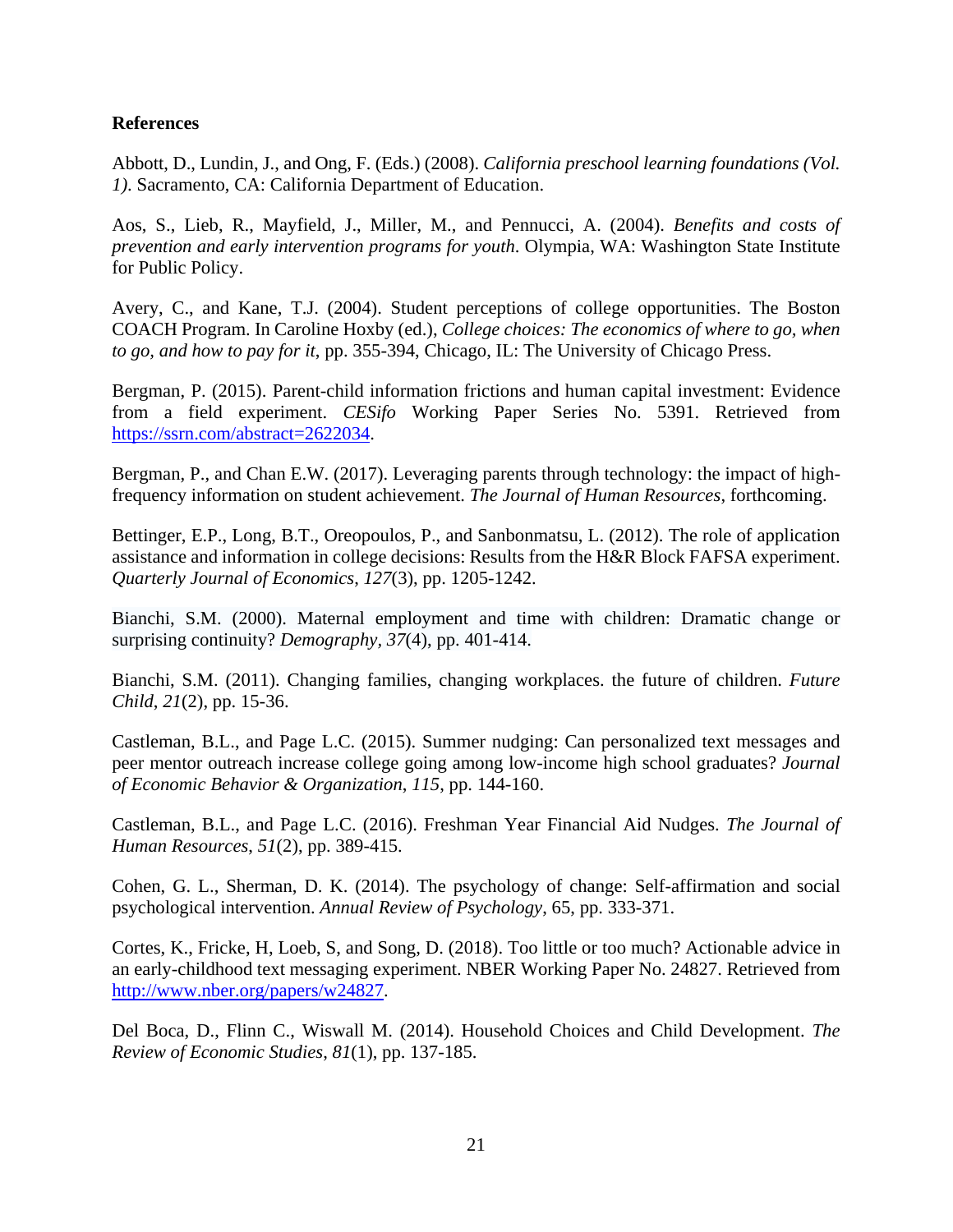Del Bono, E., Francesconi, M., Kelly, Y., Sacker, A. (2016). Early maternal time investment and early child outcomes. *The Economic Journal*, *126*(596), pp. F96-F135

DellaVigna, S. (2009). Psychology and economics: Evidence from the field. *Journal of Economic Literature*, *47*(2), pp. 315-372.

Doss, C., Fahle, E., Loeb, S., and York, B. (in press). Supporting parenting through differentiated and personalized text messaging: Testing effects on learning during kindergarten. *The Journal of Human Resources*.

Duncan, G.J., Ludwig, J., and Magnuson, K.A. (2010). Child development. In Phillip B. Levine and David J. Zimmerman (eds.), *Targeting investments in children: Fighting poverty when resources are limited*, pp. 27-58. Chicago, IL: The University of Chicago Press.

Fox, L., Han, W.-J., Ruhm, C., and Waldfogel, J. (2013). Time for children: Trends in the employment patterns of parents, 1967–2009. *Demography*, *50*(1), pp. 25-49.

Fricke, H., Grogger, J., and Steinmayr, A. (2018). Exposure to academic fields and major choice. *Economics of Education Review*, *64*(June), pp. 199-213

Fricke, H., Kalogrides, D., and Loeb, S. (2018). It's too annoying: Who drops out of educational text messaging programs and why. *Economics Letters*, *173*, pp. 39-43.

Gabraix, X. (2017). Behavioral Inattention. NBER Working Paper No. 24096. Cambridge, MA: National Bureau of Economic Research. Retrieved from http://www.nber.org/papers/w24096.pdf.

Galinsky, E., Sakai, K., and Wigton, T. (2011). Workplace flexibility: From research to action. *The Future of Children*, *21*(2), pp. 141-161.

Gardner, F., Burton, J., and Klimes, I. (2006). Randomized controlled trial of parenting intervention in the voluntary sector for reducing child conduct problems: outcomes and mechanisms of change. *Journal of Child Psychology and Psychiatry*, *47*(11), pp. 1123-1132.

Greenman, E., Bodovski, K., and Reed, K. (2011). Neighborhood characteristics, parental practices and children's math achievement in elementary school. *Social Science Research*, *40*(5), pp. 1434-44.

Grodsky, E., and Jones, M.T. (2007). Real and imagined barriers to college entry: Perceptions of cost. *Social Science Research*, *36*(2), pp. 745-766.

Groot, B., Sanders, M., Rogers, T., and Bloomenthal, E. (2017). I get by with a little help from my friends: Two field experiments on social support and attendance in further education colleges in the UK. *The Behavioral Insights Team*. Retrieved from: http://38r8om2xjhhl25mw24492dir.wpengine.netdna-cdn.com/wpcontent/uploads/2017/04/Study-Supporter-WP\_April-2017.pdf

Guryan, J., Hurst E., and Kearney M. (2008). Parental education and parental time with children. *Journal of Economic Perspectives*, *22*(3), pp. 23-46.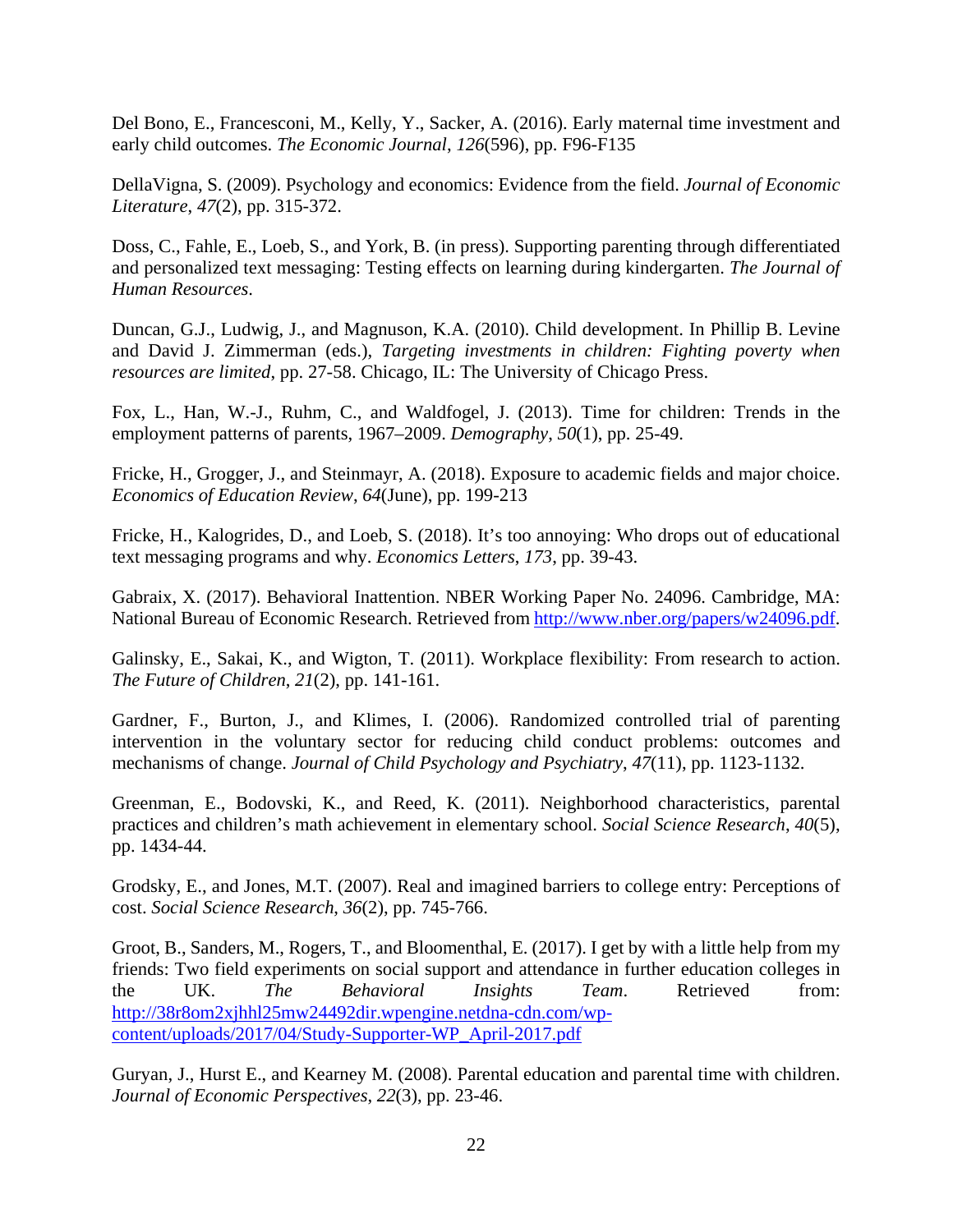Hall, C. C., Zhao, J., and Shafir, E. (2014). Self-affirmation among the poor: cognitive and behavioral implications. *Psychological Science*, *25*(2), pp. 619-625.

Hastings, J.S., and Weinstein, J.M. (2008). Information, school choice, and academic achievement: Evidence from two experiments. *Quarterly Journal of Economics*, *123*(4), pp. 1373-1414.

Heiland, F., Price, J. and Wilson, R. (2014). Maternal employment and time investments in children, *Review of the Economics of the Household*, *15*(1), pp. 53-67.

Hsin, A., and Felfe, C. (2014). When does time matter? Maternal employment, children's time with parents, and child development. *Demography*, *51*(5), pp. 1867-1894.

Iyengar, S., and Lepper, M. (2000). When choice is demotivating: Can one desire too much of a good thing? *Personality & Social Psychology*, *79*(6), pp. 995-1006.

Karlan, D., McConnell, M., Mullainathan, S., and Zinman, J. (2016). Getting to the Top of Mind: How Reminders Increase Saving. *Management Science*, *62*(12), pp. 3393-3672.

Karoly, L.A., Greenwood, P.W., Everingham, S.S., Houbé, J., Rydell, C.P., and Chiesa, J. (1998). *Investing in our children: What we know and don't know about the costs and benefits of early childhood interventions*. Santa Monica, CA: RAND.

Kraft, M.A., and Rogers, T. (2015). The underutilized potential of teacher-to-parent communication: Evidence from a field experiment. *Economics of Education Review*, *47*(2015), pp. 49-63.

Lonigan, C.J., and Shanahan, T. (2009). Developing early literacy: Report of the National Early Literacy Panel. National Institute for Literacy. Retrieved from https://eric.ed.gov/?id=ED508381.

Mani, A., Mullainathan, S., Shafir, E., and Zhao, J. (2013). Poverty Impedes Cognitive Function. *Science, 341*(6149), pp. 976-980.

Mayer, S. E., Kalil, A., Oreopoulos, P., and Gallegos, S. (2019). Using behavioral insights to increase parental engagement: The parents and children together intervention. *The Journal of Human Resources,* forthcoming.

Page, L. C. and Castleman, B. and Meyer, K. (2018). Customized Nudging to Improve FAFSA Completion and Income Verification. Working Paper. Retrieved from http://dx.doi.org/10.2139/ssrn.2854345.

Patterson, G.R., Reid, J.B., and Dishion, T.J. (1992). *Antisocial boys: A social interactional approach*. Eugene, OR: Castalia.

Reese, E., Sparks, A., and Leyva, L. (2010). A review of parent interventions for preschool children's language and emergent literacy. *Journal of Early Childhood Literacy*, *10*(1), pp. 97- 117.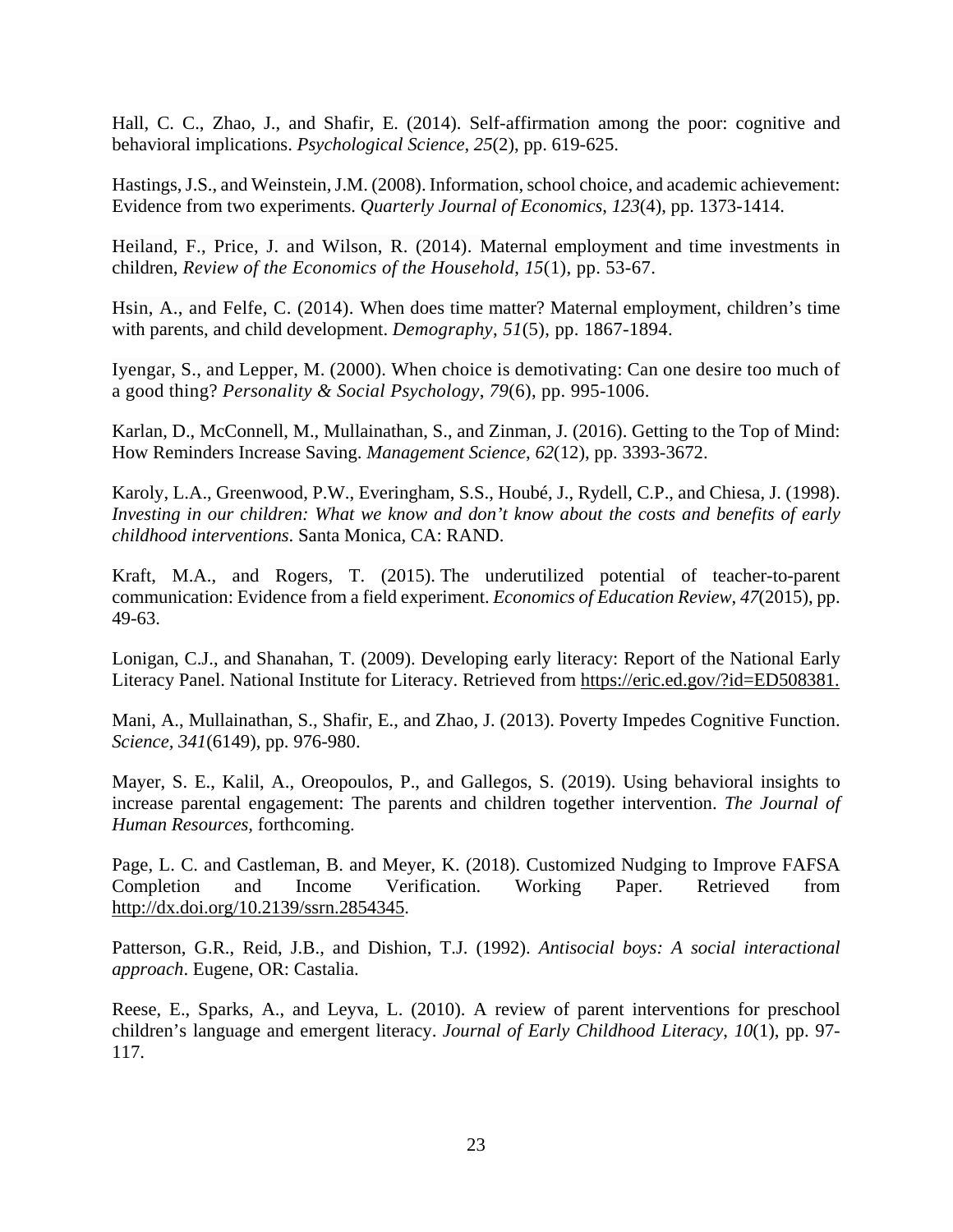Robinson, C. D., Lee, M. G., Dearing, E., and Rogers, T. (2018). Reducing student absenteeism in the early grades by targeting parental beliefs. *American Educational Research Journal*. Retrieved from http://journals.sagepub.com/toc/aer/0/0.

Rogers, T., and Feller, A. (2016). Reducing student absences at scale. Working Paper. Retrieved from http://scholar.harvard.edu/files/todd\_rogers/files/reducing.pdf.

Rogers, T., and Feller, A. (2018). Reducing student absences at scale by targeting parents' misbeliefs. *Nature: Human Behavior*, 2(2018), pp. 335-342.

Sanders, M.R., Markie-Dadds, C., Tully, L.A., and Bor, W. (2000). The triple P-positive parenting program: A comparison of enhanced, standard, and self-directed behavioral family intervention for parents of children with early onset conduct problems. *Journal of Consulting and Clinical Psychology*, *68*(4), pp. 624-640.

Sayer L.C., Gauthier A.H., and Furstenberg F.F. Jr. (2004). Educational differences in parents' time with children: Cross-national variations. *Journal of Marriage and Family*, *66*(5), pp. 1152- 1169.

Shah, A., Mullainathan, S., and Shafir, E. (2012). The Consequences of Having Too Little." *Science, 338*(6107), pp. 682-685.

Shiv, B. and Fedorikhin, A. (1999). Heart and Mind in Conflict: The Interplay of Affect and Cognition in Consumer Decision Making. *Journal of Consumer Research*, *26*(3), pp. 278-292.

Smythe-Leistico, K., and Page, L. C. (2018). Connect-text: leveraging text-message communication to mitigate chronic absenteeism and improve parental engagement in the earliest years of schooling. *Journal of Education for Students Placed at Risk*, *23*(1-2), pp. 139-152.

Stewart, J. (2010). The timing of maternal work and time with children. *Industrial and Labor Relations Review*, *64*(1), pp. 181-200.

Sweeney, A. M., and Moyer, A. (2014). Self-affirmation and responses to health messages: A meta-analysis on intentions and behavior. *Health Psychology*, 34(2), pp. 149-159.

Texas Education Agency. (2015). *Texas Prekindergarten Guidelines*. Retrieved from https://tea.texas.gov/index2.aspx?id=2147495508.

Thaler, R.H., and Sunstein, C.R. (2008). *Nudge: Improving decisions about health, wealth, and happiness*. New Haven, CT: Yale University Press.

Thomsen, M.K. 2015. Parental time investments in children: Evidence from Denmark. *Acta Sociologica*, *58*(3), pp. 249-263.

Valant, J., and Loeb, S. (2014). Information, choice, and decision-making: Field experiments with adult and student school choosers. Working Paper.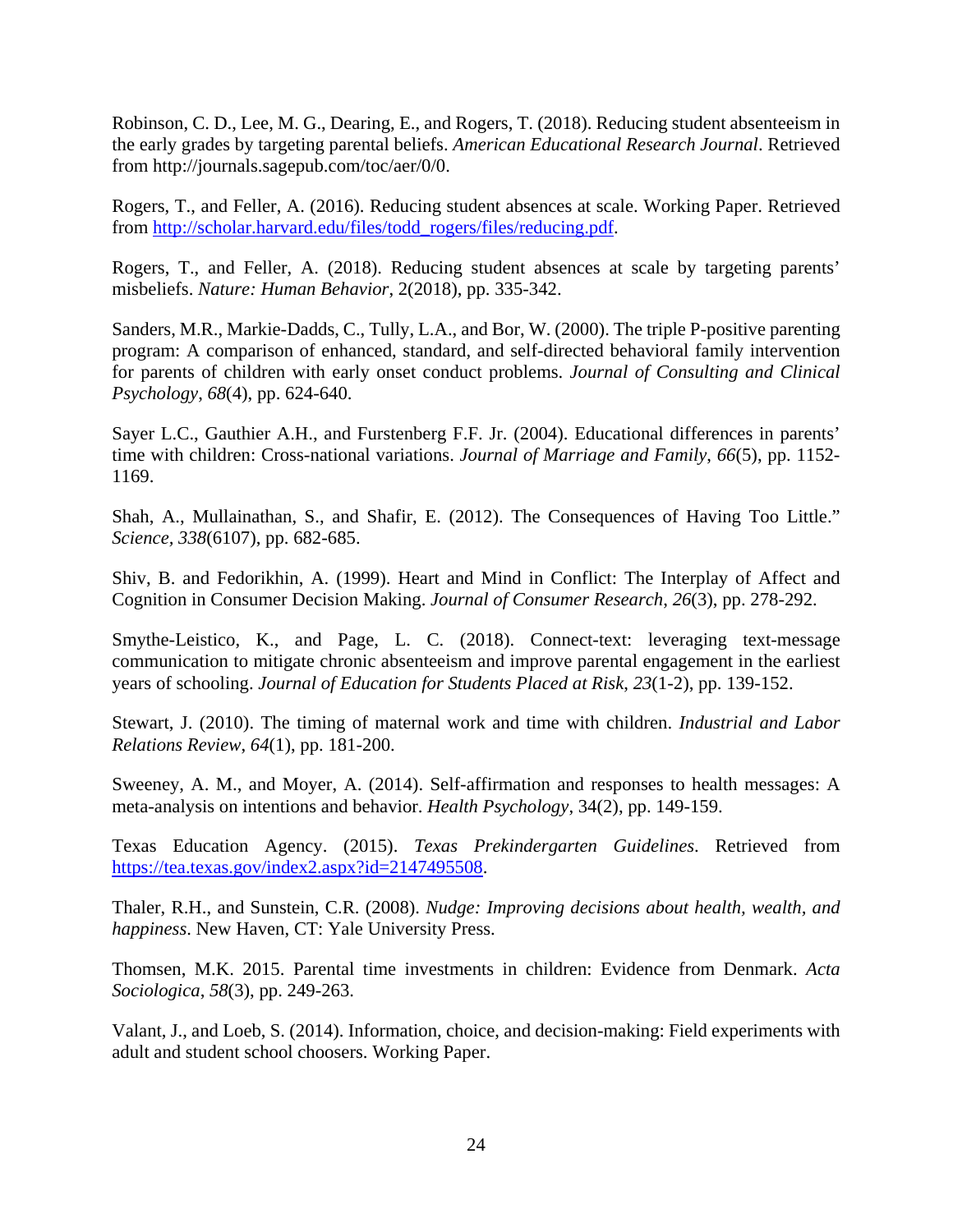Van Zeijl, J., Mesman, J., Van Ijzendoorn, M.H., Bakermans-Kranenburg, M.J., Juffer, F., Stolk, and Alink, L.R.A. (2006). Attachment-based intervention for enhancing sensitive discipline in mothers of 1- to 3-year-old children at risk for externalizing behavior problems: A randomized controlled trial. *Journal of Consulting and Clinical Psychology*, *74*(6), pp. 994-1005.

Webster-Stratton, C. (1992). *The Incredible Years: Basic program manual*. Seattle, WA: The Incredible Years.

Williams, J. and Boushey, H. (2010). The three faces of work-family conflict: The poor, the professionals, and the missing middle. Working Paper. Retrieved from https://papers.ssrn.com/sol3/papers.cfm?abstract\_id=2126314.

York, B.N., Loeb, S., and Doss, C. (in press). One step at a time: The effects of an early literacy text messaging program for parents of preschoolers. *The Journal of Human Resources*.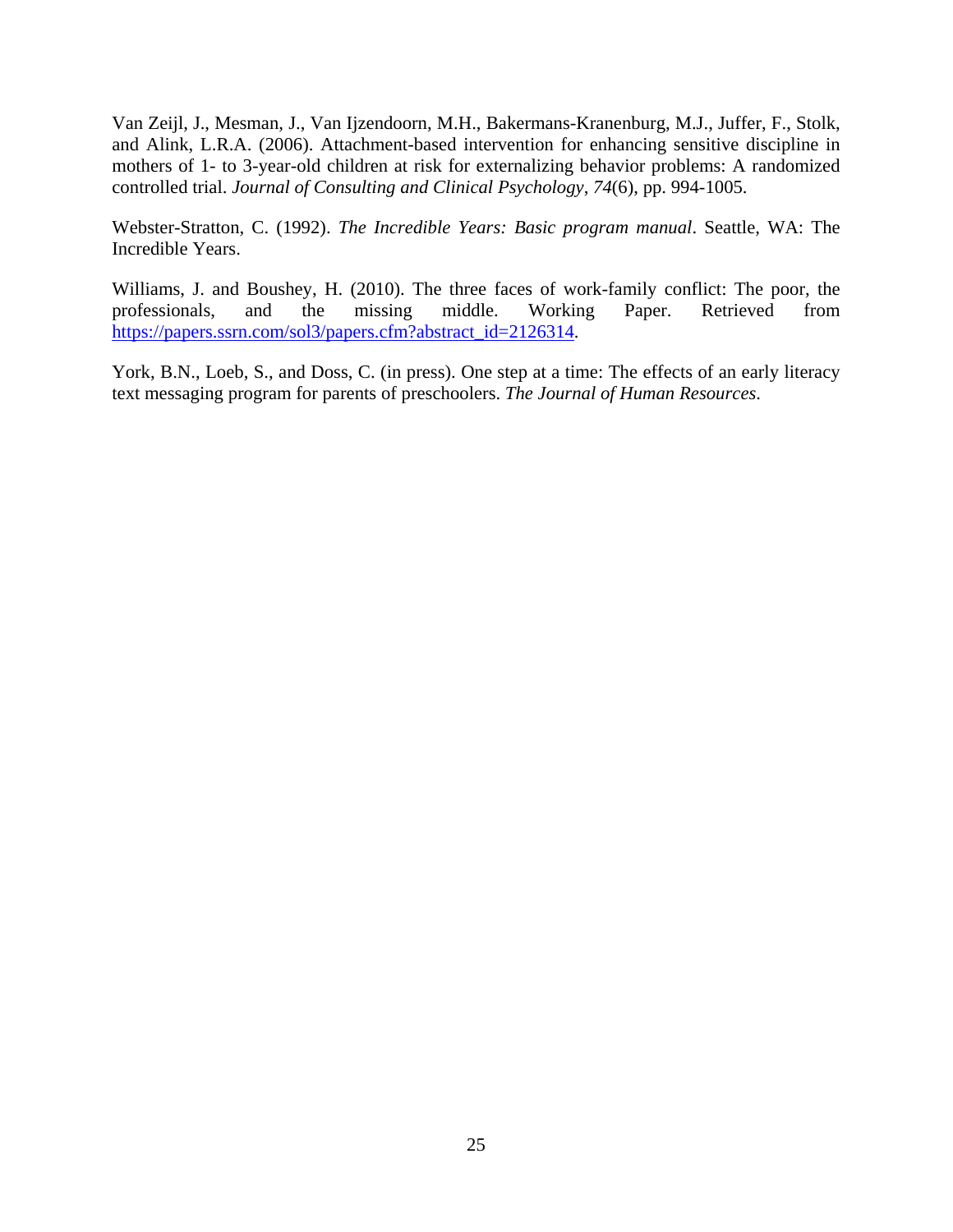|                                                              | Randomization Sample | Circle-3 Test Sample* |
|--------------------------------------------------------------|----------------------|-----------------------|
| Panel A: Children Characteristics                            |                      |                       |
| Age (in years)                                               | 4.56                 | 4.57                  |
|                                                              | (0.29)               | (0.29)                |
| Female                                                       | 0.50                 | 0.51                  |
| Race and ethnicity                                           |                      |                       |
| <b>Black</b>                                                 | 0.18                 | 0.16                  |
| Hispanic                                                     | 0.78                 | 0.80                  |
| Asian                                                        | 0.01                 | 0.01                  |
| White                                                        | 0.02                 | 0.02                  |
| Other**                                                      | 0.01                 | 0.01                  |
| Low socioeconomic status                                     | 0.95                 | 0.96                  |
| Circle-1 Literacy assessment scores <sup>a</sup>             |                      |                       |
| Rapid Letter Naming                                          | 6.03                 | 6.08                  |
|                                                              | (8.49)               | (8.74)                |
| Missing Rapid Letter Naming                                  | 0.06                 | 0.00                  |
| Rapid Vocabulary                                             | 10.68                | 10.63                 |
|                                                              | (6.97)               | (7.22)                |
| Missing Rapid Vocabulary                                     | 0.06                 | 0.00                  |
| Phonetic Awareness                                           | 10.39                | 10.47                 |
|                                                              | (5.54)               | (5.65)                |
| <b>Missing Phonetic Awareness</b>                            | 0.07                 | 0.00                  |
| Circle-1 Math assessment (raw) scores <sup>a</sup>           |                      |                       |
| <b>Rote Counting</b>                                         | 0.61                 | 0.61                  |
|                                                              | (0.64)               | (0.66)                |
| <b>Missing Rote Counting</b>                                 | 0.07                 | 0.00                  |
| <b>Shape Naming</b>                                          | 3.12                 | 3.15                  |
|                                                              | (1.56)               | (1.61)                |
| <b>Missing Shape Naming</b>                                  | 0.06                 | 0.00                  |
| <b>Number Discrimination</b>                                 | 1.43<br>(0.73)       | 1.44<br>(0.75)        |
|                                                              | 0.06                 | 0.00                  |
| <b>Missing Number Discrimination</b><br><b>Number Naming</b> | 1.43                 | 1.44                  |
|                                                              | (0.73)               | (0.75)                |
| <b>Missing Number Naming</b>                                 | 0.06                 | 0.00                  |
| Shape Discrimination                                         | 4.48                 | 4.51                  |
|                                                              | (1.58)               | (1.63)                |
| Missing Shape Discrimination                                 | 0.07                 | 0.00                  |
| Counting                                                     | 2.70                 | 2.73                  |
|                                                              | (1.55)               | (1.61)                |
| <b>Missing Counting</b>                                      | 0.07                 | 0.00                  |
| Operations                                                   | 0.91                 | 0.91                  |
|                                                              | (1.03)               | (1.08)                |
| <b>Missing Operations</b>                                    | 0.08                 | 0.00                  |
| Observations                                                 | 4,419                | 3,664                 |

Table 1: Summary Statistics - Means and Standard Deviations

*Notes:* Numbers in parentheses are standard deviations for continuous variables. \*Circle-3 test sample is conditioned on having Circle-1 test scores. \*\*Includes American Indian, Native American, Pacific Islander, two or more races, or other race. <sup>a</sup>Missing data values imputed to be the mean. <sup>b</sup>Missing data values set to zero.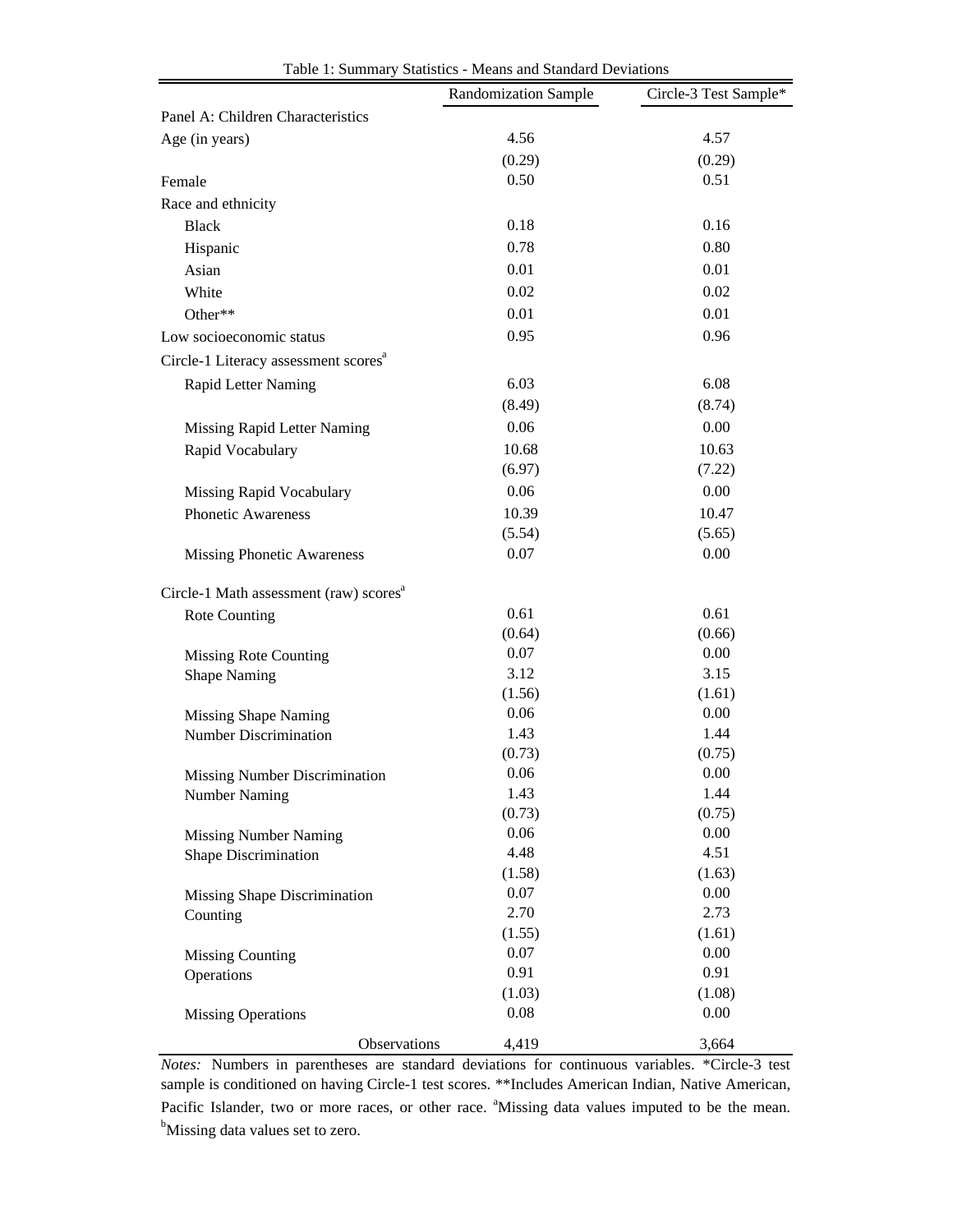|                                      | <b>Randomization Sample</b> | Circle-3 Test Sample* |
|--------------------------------------|-----------------------------|-----------------------|
| Panel B: Parental Characteristics    |                             |                       |
| Highest education level <sup>b</sup> |                             |                       |
| Less than high school                | 0.32                        | 0.33                  |
| High school                          | 0.32                        | 0.32                  |
| Some college                         | 0.19                        | 0.19                  |
| Associate degree                     | 0.04                        | 0.04                  |
| Bachelor's degree                    | 0.03                        | 0.03                  |
| Graduate degree                      | 0.02                        | 0.02                  |
| Missing education                    | 0.07                        | 0.08                  |
| Texting language                     |                             |                       |
| English                              | 0.57                        | 0.55                  |
| Spanish                              | 0.43                        | 0.45                  |
| Panel C: Teacher Characteristics     |                             |                       |
| Average female                       | 0.75                        | 0.75                  |
| Average race and ethnicity           |                             |                       |
| <b>Black</b>                         | 0.43                        | 0.45                  |
| Hispanic                             | 0.22                        | 0.22                  |
| White                                | 0.32                        | 0.32                  |
| Average missing teacher demographics | 0.00                        | 0.00                  |
| Average experience (in years)        | 7.79                        | 7.85                  |
|                                      | (5.92)                      | (6.01)                |
| Average days absent                  | 9.39                        | 9.13                  |
|                                      | (9.16)                      | (9.03)                |
| Average missing absence information  | 0.08                        | 0.07                  |
|                                      | (0.19)                      | (0.17)                |
| Observations                         | 4,419                       | 3,664                 |

Table 1 (continued): Summary Statistics - Means and Standard Deviations

*Notes:* Numbers in parentheses are standard deviations for continuous variables. \*Circle-3 test sample is conditioned on having Circle-1 test scores. \*\*Includes American Indian, Native American, Pacific Islander, two or more races, or other race. <sup>a</sup>Missing data values imputed to be the mean. <sup>b</sup>Missing data values set to zero.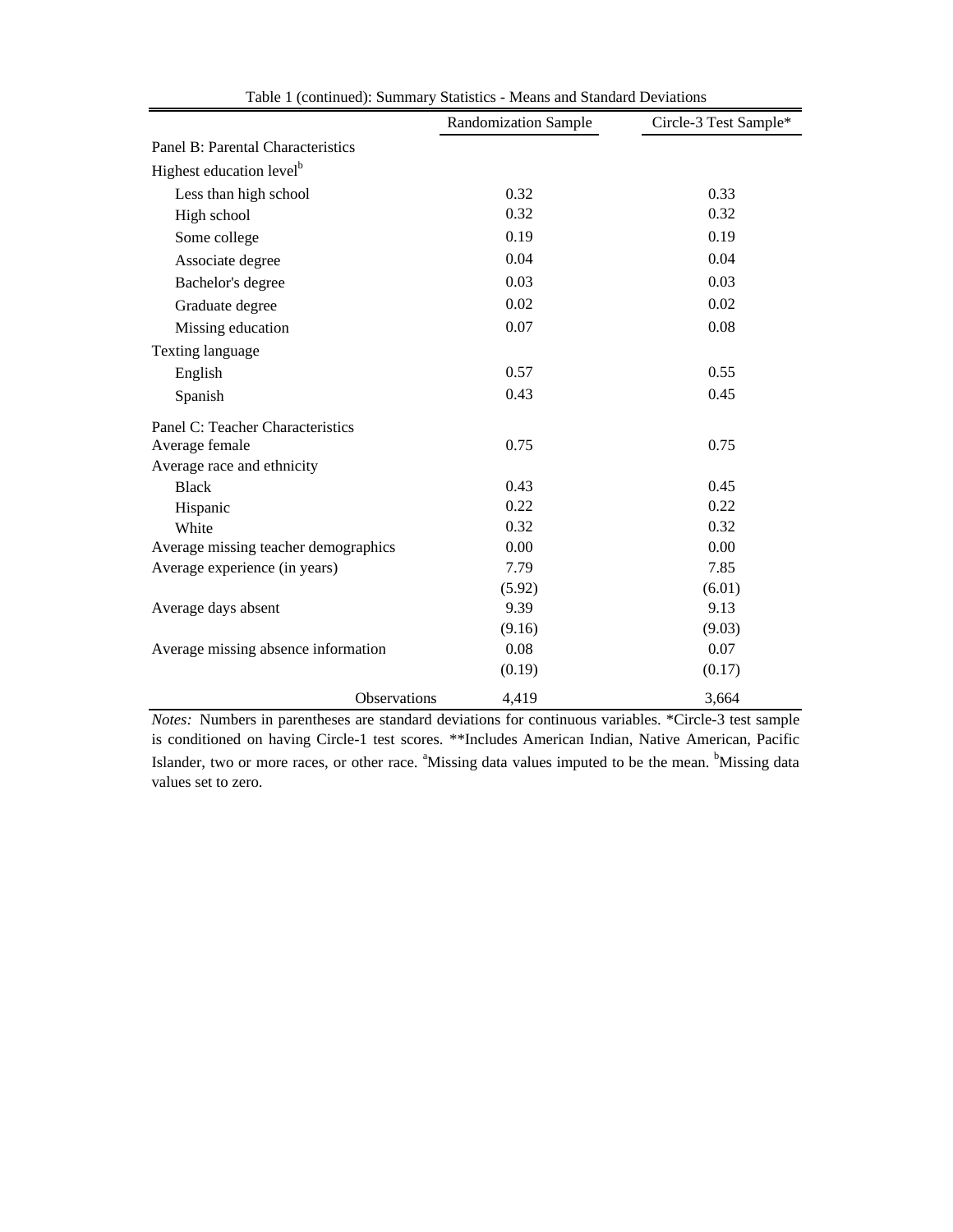|  | Table 2: Randomization Checks - The Effect of Treatment Status on Pre-Treatment Covariates by the Randomization and Circle-3 Test Sample |  |  |  |
|--|------------------------------------------------------------------------------------------------------------------------------------------|--|--|--|
|--|------------------------------------------------------------------------------------------------------------------------------------------|--|--|--|

| Panel A: Regressions of Child Characteristics on Treatment Status (Weekday program is the omitted category in all regressions) |                     |                                |                     |                          |                                 |                          |
|--------------------------------------------------------------------------------------------------------------------------------|---------------------|--------------------------------|---------------------|--------------------------|---------------------------------|--------------------------|
|                                                                                                                                |                     | Randomization Sample (N=4,419) |                     |                          | Circle-3 Test Sample* (N=3,664) |                          |
|                                                                                                                                | MidWeek             | Weekend                        | Weekend vs. MidWeek | MidWeek                  | Weekend                         | Weekend vs. MidWeek      |
|                                                                                                                                | Program             | Program                        | t-test (p-value)    | Program                  | Program                         | t-test (p-value)         |
| Age (in years)                                                                                                                 | 0.013               | 0.008                          | 0.642               | 0.008                    | 0.001                           | 0.568                    |
|                                                                                                                                | (0.012)             | (0.011)                        |                     | (0.013)                  | (0.012)                         |                          |
| Female                                                                                                                         | $-0.003$            | $-0.012$                       | 0.661               | $-0.000$                 | $-0.001$                        | 0.971                    |
| Black                                                                                                                          | (0.019)             | (0.020)                        |                     | (0.021)                  | (0.022)                         |                          |
|                                                                                                                                | 0.017               | 0.009                          | 0.400               | $0.021*$                 | 0.014                           | 0.505                    |
| Hispanic                                                                                                                       | (0.010)<br>$-0.015$ | (0.011)                        | 0.223               | (0.011)<br>$-0.019$      | (0.011)<br>$-0.009$             | 0.373                    |
|                                                                                                                                | (0.012)             | $-0.002$<br>(0.012)            |                     | (0.013)                  | (0.013)                         |                          |
| Asian                                                                                                                          | $-0.001$            | $-0.005$                       | 0.286               | $-0.004$                 | $-0.005$                        | 0.572                    |
|                                                                                                                                | (0.005)             | (0.004)                        |                     | (0.004)                  | (0.004)                         |                          |
| White                                                                                                                          | $-0.006$            | $-0.005$                       | 0.858               | $-0.006$                 | $-0.006$                        | 0.918                    |
|                                                                                                                                | (0.005)             | (0.005)                        |                     | (0.006)                  | (0.006)                         |                          |
| Other**                                                                                                                        | 0.001               | 0.000                          | 0.510               | $\hspace{0.05cm} \cdots$ | $\hspace{0.05cm} \cdots$        | $\overline{\phantom{a}}$ |
|                                                                                                                                | (0.001)             | (0.001)                        |                     |                          |                                 |                          |
| Low socioeconomic status                                                                                                       | 0.002               | 0.013                          | 0.243               | 0.003                    | 0.002                           | 0.976                    |
|                                                                                                                                | (0.008)             | (0.009)                        |                     | (0.007)                  | (0.009)                         |                          |
| Rapid Letter Naming <sup>a,b</sup>                                                                                             | 0.348               | 0.021                          | 0.288               | 0.404                    | 0.108                           | 0.405                    |
|                                                                                                                                | (0.297)             | (0.313)                        |                     | (0.336)                  | (0.385)                         |                          |
| Rapid Letter Naming missing                                                                                                    |                     |                                |                     |                          |                                 |                          |
|                                                                                                                                | $-0.003$            | $-0.008$                       | 0.542               | $\overline{\phantom{a}}$ | $\overline{\phantom{a}}$        | ---                      |
|                                                                                                                                | (0.008)             | (0.008)                        |                     |                          |                                 |                          |
| Rapid Vocabulary <sup>a,b</sup>                                                                                                | 0.225               | 0.056                          | 0.524               | 0.143                    | $-0.008$                        | 0.602                    |
|                                                                                                                                | (0.265)             | (0.249)                        |                     | (0.295)                  | (0.292)                         |                          |
| Rapid Vocabulary missing                                                                                                       | $-0.004$            | 0.001                          | 0.543               | $\overline{\phantom{a}}$ | $\overline{a}$                  | $\overline{a}$           |
|                                                                                                                                | (0.009)             | (0.009)                        |                     |                          |                                 |                          |
| Phonological Awareness <sup>a,b</sup>                                                                                          | 0.037               | 0.084                          | 0.811               | $-0.050$                 | 0.006                           | 0.795                    |
|                                                                                                                                | (0.199)             | (0.194)                        |                     | (0.218)                  | (0.220)                         |                          |
| Phonological Awareness missing                                                                                                 | $-0.001$            | 0.003                          | 0.675               | ---                      | ---                             | $\overline{a}$           |
|                                                                                                                                | (0.009)             | (0.009)                        |                     |                          |                                 |                          |
| Rote Counting <sup>a,b</sup>                                                                                                   | 0.002               | $-0.016$                       | 0.407               | 0.001                    | $-0.006$                        | 0.805                    |
|                                                                                                                                | (0.022)             | (0.022)                        |                     | (0.026)                  | (0.026)                         |                          |
| Rote Counting missing                                                                                                          | $-0.003$            | $-0.006$                       | 0.734               | $\overline{\phantom{a}}$ | $\overline{\phantom{a}}$        | $\overline{a}$           |
|                                                                                                                                | (0.008)             | (0.009)                        |                     |                          |                                 |                          |
|                                                                                                                                |                     |                                |                     |                          |                                 |                          |
| Shape Naming <sup>a,b</sup>                                                                                                    | $0.117**$           | 0.042                          | 0.192               | $0.122*$                 | 0.073                           | 0.463                    |
|                                                                                                                                | (0.059)             | (0.058)                        |                     | (0.068)                  | (0.072)                         |                          |
| Shape Naming missing                                                                                                           | $-0.005$            | $-0.001$                       | 0.637               | $\overline{\phantom{a}}$ | $\overline{\phantom{a}}$        | $\overline{a}$           |
|                                                                                                                                | (0.008)             | (0.009)                        |                     |                          |                                 |                          |
| Number Discrimination <sup>a,b</sup>                                                                                           | $0.059**$           | 0.025                          | 0.227               | 0.043                    | 0.009                           | 0.305                    |
|                                                                                                                                | (0.028)             | (0.031)                        |                     | (0.033)                  | (0.034)                         |                          |
| Number Discrimination missing                                                                                                  | $-0.006$            | $-0.000$                       | 0.546               | $\hspace{0.05cm} \cdots$ | $\overline{\phantom{a}}$        | $\overline{\phantom{a}}$ |
|                                                                                                                                | (0.008)             | (0.009)                        |                     |                          |                                 |                          |
| Number Naming <sup>a,b</sup>                                                                                                   | $0.098*$            | 0.084                          | 0.792               | $0.117*$                 | 0.089                           | 0.643                    |
|                                                                                                                                | (0.052)             | (0.054)                        |                     | (0.060)                  | (0.060)                         |                          |
| Number Naming missing                                                                                                          | $-0.001$            | $-0.003$                       | 0.775               | $\hspace{0.05cm} \cdots$ | $\overline{\phantom{a}}$        | ---                      |
|                                                                                                                                | (0.008)             | (0.009)                        |                     |                          |                                 |                          |
| Shape Discrimination <sup>a,b</sup>                                                                                            | $0.109**$           | 0.042                          | 0.279               | 0.077                    | 0.042                           | 0.629                    |
|                                                                                                                                | (0.054)             | (0.063)                        |                     | (0.063)                  | (0.076)                         |                          |
|                                                                                                                                |                     |                                | 0.433               |                          |                                 |                          |
| Shape Discrimination missing                                                                                                   | $-0.005$            | 0.003                          |                     | $\overline{\phantom{a}}$ | $\overline{\phantom{a}}$        | ---                      |
|                                                                                                                                | (0.008)             | (0.009)                        |                     |                          |                                 |                          |
| Counting <sup>a,b</sup>                                                                                                        | 0.033               | 0.026                          | 0.909               | 0.033                    | 0.041                           | 0.911                    |
|                                                                                                                                | (0.054)             | (0.054)                        |                     | (0.063)                  | (0.064)                         |                          |
| Counting missing                                                                                                               | $-0.006$            | 0.004                          | 0.294               | $\overline{\phantom{a}}$ | $\overline{\phantom{a}}$        | $\overline{a}$           |
|                                                                                                                                | (0.009)             | (0.010)                        |                     |                          |                                 |                          |
| Operations <sup>a,b</sup>                                                                                                      | 0.020               | $-0.010$                       | 0.394               | 0.031                    | 0.001                           | 0.471                    |
|                                                                                                                                | (0.037)             | (0.039)                        |                     | (0.042)                  | (0.046)                         |                          |
| Operations missing                                                                                                             | $-0.005$            | $-0.000$                       | 0.605               | $\sim$                   | $\overline{a}$                  | $\overline{a}$           |
|                                                                                                                                | (0.009)             | (0.010)                        |                     |                          |                                 |                          |

*Notes:* Each row represents <sup>a</sup> separate regression model (only the coefficients of the treatments status are reported). All regressions include pre-school site fixed effects. Standard errors are clustered at the randomization block site level. The omitted reference group in all regressions is the original texting program of Monday/Wednesday/Friday.\*Circle-3 test sample is conditioned on having Circle-1 and Circle-3 literacy and math test scores. \*\*Includes American Indian, Native American, Pacific Islander, two or more races, or other race. <sup>a</sup>Missing data values imputed to be the mean and all regressions include a dummy variable for categorical variables with missing values. <sup>b</sup>All Circle-1 test score variables are in standard deviation units. No students included with missing information in Circle-3 test sample. Statistical significance levels: \*p<0.01; \*\*p<0.05; \*\*\*p<0.01.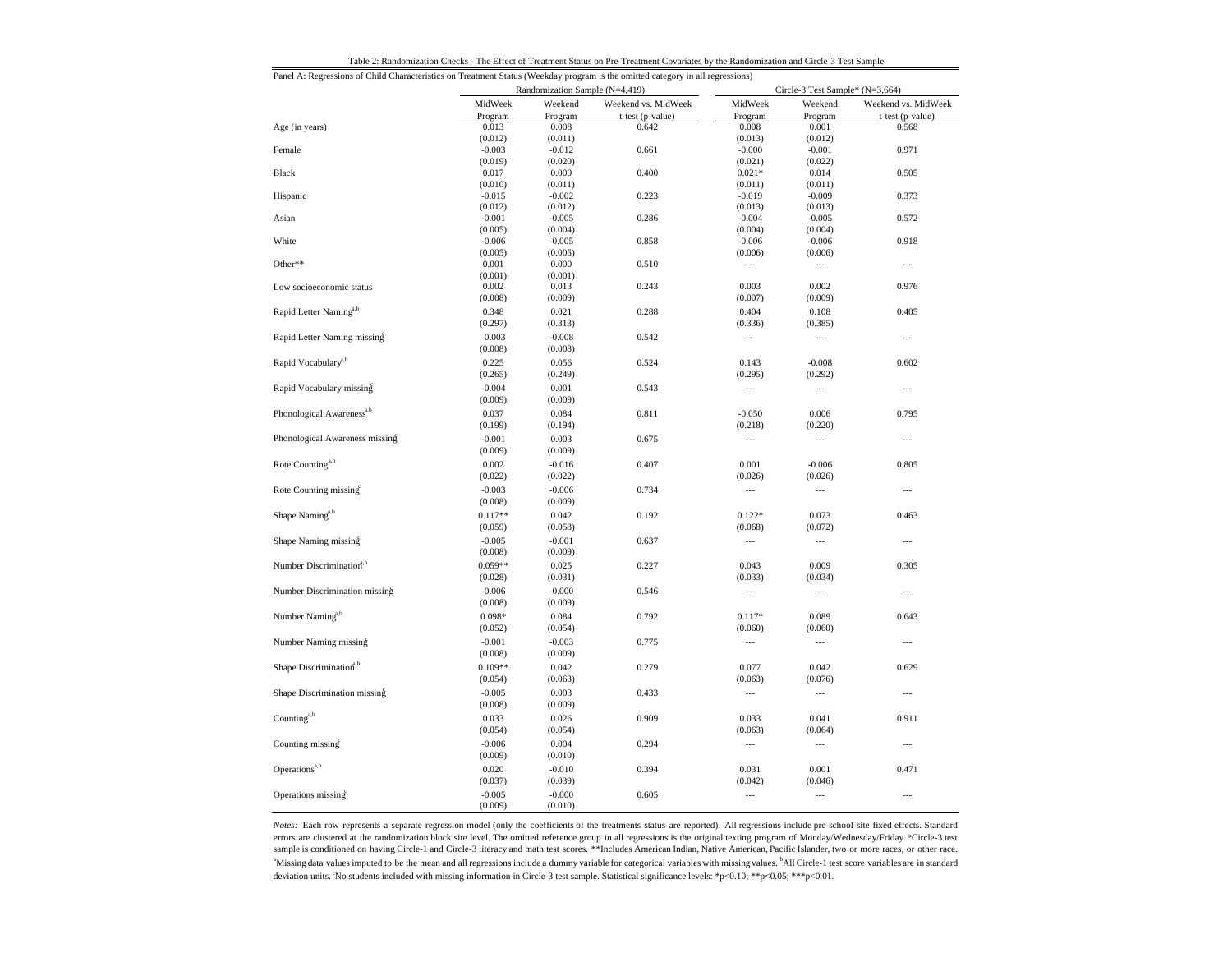|                       |                     |                                | Panel B: Regressions of Parental Characteristics on Treatment Status (Weekday program is the omitted category in all regressions) |                     |                                   |                                           |  |  |
|-----------------------|---------------------|--------------------------------|-----------------------------------------------------------------------------------------------------------------------------------|---------------------|-----------------------------------|-------------------------------------------|--|--|
|                       |                     | Randomization Sample (N=4,419) |                                                                                                                                   |                     | Circle-3 Test Sample* $(N=3,664)$ |                                           |  |  |
|                       | MidWeek<br>Program  | Weekend<br>Program             | Weekend vs. MidWeek<br>$t-test (p-value)$                                                                                         | MidWeek<br>Program  | Weekend<br>Program                | Weekend vs. MidWeek<br>$t-test (p-value)$ |  |  |
| Less than high school | 0.007<br>(0.016)    | 0.021<br>(0.017)               | 0.356                                                                                                                             | 0.003<br>(0.018)    | 0.024<br>(0.018)                  | 0.263                                     |  |  |
| High school           | $-0.007$<br>(0.018) | $-0.006$<br>(0.017)            | 0.947                                                                                                                             | 0.001<br>(0.020)    | $-0.004$<br>(0.019)               | 0.799                                     |  |  |
| Some college          | 0.006<br>(0.015)    | 0.005<br>(0.015)               | 0.898                                                                                                                             | 0.000<br>(0.017)    | 0.013<br>(0.017)                  | 0.374                                     |  |  |
| Associate degree      | 0.003<br>(0.007)    | 0.002<br>(0.007)               | 0.822                                                                                                                             | 0.002<br>(0.008)    | $-0.001$<br>(0.008)               | 0.706                                     |  |  |
| Bachelor's degree     | $-0.007$<br>(0.007) | $-0.010$<br>(0.006)            | 0.590                                                                                                                             | $-0.004$<br>(0.007) | $-0.013**$<br>(0.007)             | 0.177                                     |  |  |
| Graduate degree       | $-0.004$<br>(0.006) | $-0.007$<br>(0.006)            | 0.647                                                                                                                             | $-0.000$<br>(0.007) | $-0.008$<br>(0.006)               | 0.148                                     |  |  |
| Missing education     | 0.002<br>(0.010)    | $-0.004$<br>(0.010)            | 0.562                                                                                                                             | $-0.002$<br>(0.012) | $-0.011$<br>(0.011)               | 0.482                                     |  |  |

Table 2 (continued): Randomization Checks - The Effect of Treatment Status on Pre-Treatment Covariates by the Randomization and Circle-3 Test Sample

Notes: Each row represents a separate regression model (only the coefficients of the treatments status are reported). All regressions include randomization block fixed effects. Standard errors are clustered at the randomization block level. The omitted reference group in all regressions is the original texting program of Monday/Wednesday/Friday. \*Circle-3 test sample is conditioned on having Circle-1 and Circle-3 literacy and math test scores. Statistical significance levels: \*p<0.10; \*\*p<0.05; \*\*\*p<0.01.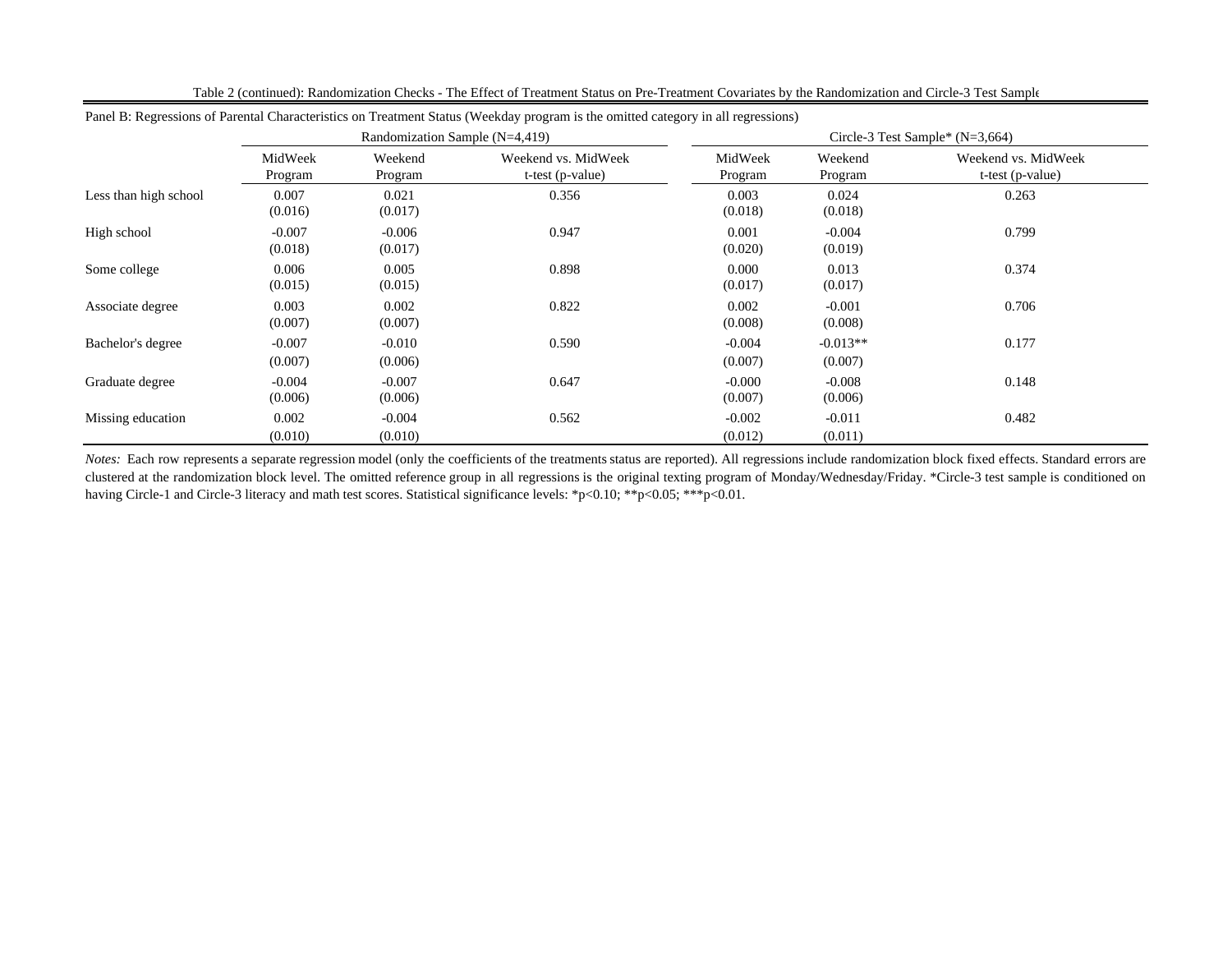| Panel C: Regressions of Teacher Characteristics on Treatment Status (Weekday program is the omitted category in all regressions) |           |                                |                     |                                   |          |                     |
|----------------------------------------------------------------------------------------------------------------------------------|-----------|--------------------------------|---------------------|-----------------------------------|----------|---------------------|
|                                                                                                                                  |           | Randomization Sample (N=4,419) |                     | Circle-3 Test Sample* $(N=3,664)$ |          |                     |
|                                                                                                                                  | MidWeek   | Weekend                        | Weekend vs. MidWeek | MidWeek                           | Weekend  | Weekend vs. MidWeek |
|                                                                                                                                  | Program   | Program                        | t-test (p-value)    | Program                           | Program  | t-test (p-value)    |
| Ave. female                                                                                                                      | $-0.001$  | 0.000                          | 0.894               | $-0.001$                          | 0.005    | 0.370               |
|                                                                                                                                  | (0.005)   | (0.005)                        |                     | (0.006)                           | (0.006)  |                     |
| Ave. black                                                                                                                       | $-0.004$  | $-0.007$                       | 0.650               | $-0.003$                          | $-0.004$ | 0.916               |
|                                                                                                                                  | (0.006)   | (0.006)                        |                     | (0.006)                           | (0.008)  |                     |
| Ave Hispanic                                                                                                                     | $-0.004$  | 0.003                          | 0.351               | $-0.006$                          | $-0.006$ | 0.931               |
|                                                                                                                                  | (0.008)   | (0.009)                        |                     | (0.009)                           | (0.010)  |                     |
| Ave. white                                                                                                                       | 0.008     | 0.007                          | 0.822               | 0.009                             | 0.012    | 0.635               |
|                                                                                                                                  | (0.006)   | (0.008)                        |                     | (0.007)                           | (0.007)  |                     |
| Ave. experience                                                                                                                  | 0.121     | 0.068                          | 0.661               | 0.182                             | 0.096    | 0.505               |
|                                                                                                                                  | (0.109)   | (0.130)                        |                     | (0.120)                           | (0.143)  |                     |
| Ave. days absent                                                                                                                 | $-0.068$  | $-0.193$                       | 0.623               | $-0.186$                          | $-0.362$ | 0.479               |
|                                                                                                                                  | (0.198)   | (0.288)                        |                     | (0.212)                           | (0.316)  |                     |
| Ave. missing absence info.                                                                                                       | $-0.008*$ | $-0.003$                       | 0.320               | $-0.002$                          | $-0.003$ | 0.754               |
|                                                                                                                                  | (0.005)   | (0.005)                        |                     | (0.005)                           | (0.005)  |                     |
| SUR Joint t-test $(p-value)^a$                                                                                                   | 0.918     | 0.914                          |                     | 0.810                             | 0.740    |                     |

Table 2 (continued): Randomization Checks - The Effect of Treatment Status on Pre-Treatment Covariates by the Randomization and Circle-3 Test Samples

*Notes:* Each row represents <sup>a</sup> separate regression model (only the coefficients of the treatments status are reported). All regressions include pre-school site fixed effects. Standard errors are clustered at the randomization block level. The omitted reference group in all regressions is the original texting program of Monday/Wednesday/Friday. \*Circle-3 test sample is conditioned on having Circle-1 and Circle-3 literacy and math test scores. aSeemingly Unrelated Regression t-test of joint significance of treatments on student, parent, and teacher characteristics. Statistical significance levels: \*p<0.10; \*\*p<0.05; \*\*\*p<0.01.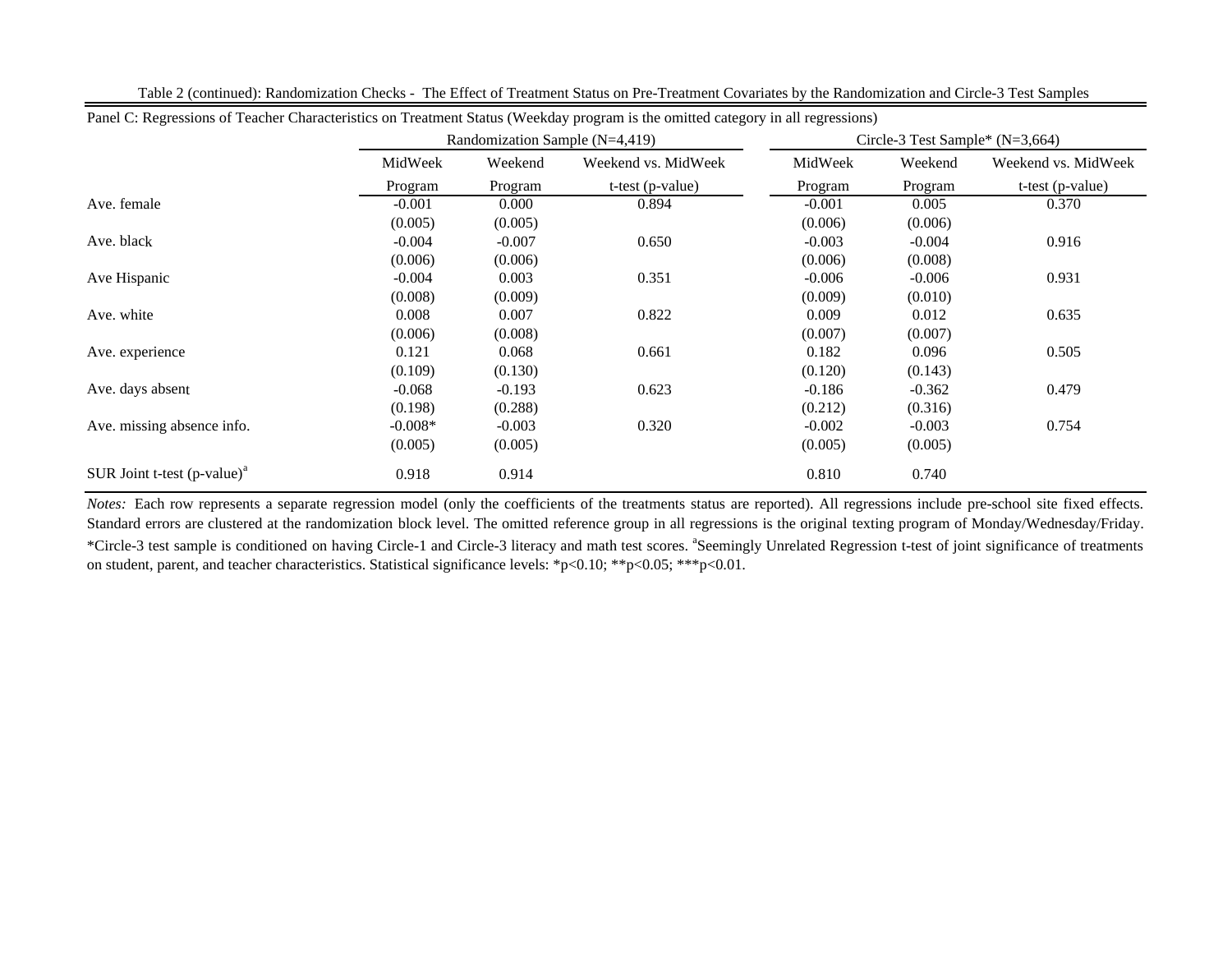|                                                  | MidWeek  | Weekend  | Weekend vs. MidWeek |            |       |
|--------------------------------------------------|----------|----------|---------------------|------------|-------|
|                                                  | Program  | Program  | $t-test (p-value)$  | Adj. $R^2$ | N     |
| Entire sample                                    | $-0.009$ | $-0.003$ | 0.519               | 0.56       | 4,419 |
|                                                  | (0.010)  | (0.010)  |                     |            |       |
| By Pre-Treatment Literacy Score: <sup>a</sup>    |          |          |                     |            |       |
| Lower half                                       | 0.002    | 0.001    | 0.929               | 0.39       | 2,051 |
|                                                  | (0.016)  | (0.015)  |                     |            |       |
| Upper half                                       | $-0.011$ | $-0.010$ | 0.978               | 0.40       | 1,991 |
|                                                  | (0.012)  | (0.013)  |                     |            |       |
| By Pre-Treatment Mathematics Score: <sup>a</sup> |          |          |                     |            |       |
| Lower half                                       | 0.002    | $-0.000$ | 0.872               | 0.10       | 2,170 |
|                                                  | (0.014)  | (0.014)  |                     |            |       |
| Upper half                                       | $-0.012$ | $-0.004$ | 0.489               | 0.09       | 1,818 |
|                                                  | (0.013)  | (0.014)  |                     |            |       |

 Whether any Circle-3 Test Outcomes (Literacy and Math) are Missing Table 3: Treatment Effects on Attrition in Circle-3 Test Sample -

*Notes:* Each row represents a separate regression model (only the coefficients of the treatments status are reported). All regressions include controls for student characteristics (age, gender, race/ethnicity, low-SES status, and Circle-1 test scores), parental characteristics (highest educational attainment), teacher characteristics (gender, race/ethnicity, years of experience, days absent, and days missing) and randomization block fixed effects. Standard errors are clustered at the randomization block level. The omitted reference group in all regressions is the original texting program Monday/Wednesday/Friday. <sup>a</sup>Regressions in samples split at medians are based on student's Circle-1 tests prior to the intervention. Statistical significance levels: \*p<0.10; \*\*p<0.05; \*\*\*p<0.01.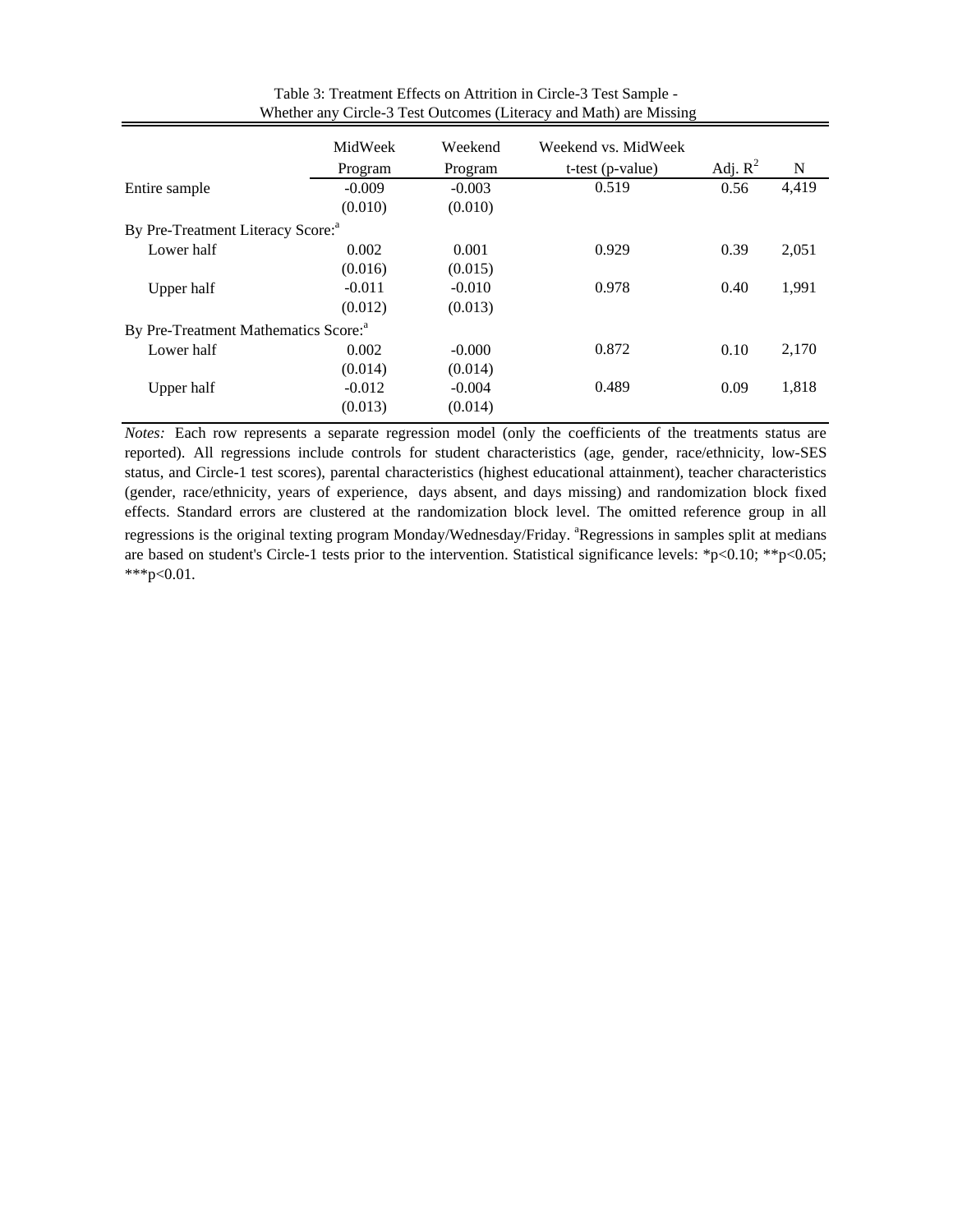|                                                  |          |           | Panel A: Language and Literacy Skills Assessment Test Results |            |       |
|--------------------------------------------------|----------|-----------|---------------------------------------------------------------|------------|-------|
|                                                  | MidWeek  | Weekend   | Weekend vs. MidWeek                                           |            |       |
|                                                  | Program  | Program   | t-test (p-value)                                              | Adj. $R^2$ | N     |
| Entire sample                                    | $-0.006$ | 0.026     | 0.220                                                         | 0.52       | 3,664 |
|                                                  | (0.025)  | (0.022)   |                                                               |            |       |
| By Pre-Treatment Literacy Score: <sup>a</sup>    |          |           |                                                               |            |       |
| Lower half                                       | $-0.037$ | $0.061*$  | 0.024                                                         | 0.44       | 1,828 |
|                                                  | (0.039)  | (0.034)   |                                                               |            |       |
| Upper half                                       | 0.041    | $-0.006$  | 0.116                                                         | 0.51       | 1,836 |
|                                                  | (0.033)  | (0.031)   |                                                               |            |       |
|                                                  |          |           | Panel B: Mathematics Skills Assessment Test Results           |            |       |
|                                                  | MidWeek  | Weekend   | Weekend vs. MidWeek                                           |            |       |
|                                                  | Program  | Program   | t-test (p-value)                                              | Adj. $R^2$ | N     |
| Entire sample                                    | 0.001    | $0.032**$ | 0.071                                                         | 0.47       | 3,664 |
|                                                  | (0.016)  | (0.015)   |                                                               |            |       |
| By Pre-Treatment Mathematics Score: <sup>a</sup> |          |           |                                                               |            |       |
| Lower half                                       | 0.007    | $0.053**$ | 0.144                                                         | 0.41       | 1,970 |
|                                                  | (0.028)  | (0.027)   |                                                               |            |       |
| <b>Upper half</b>                                | $-0.020$ | $-0.008$  | 0.440                                                         | 0.39       | 1,694 |
|                                                  | (0.016)  | (0.015)   |                                                               |            |       |

Table 4: Treatment Effects on Overall Circle-3 Skills Assessment Test (standardized)

*Notes:* Each row represents a separate regression model (only the coefficients of the treatments status are reported). All regressions include controls for student characteristics (age, gender, race/ethnicity, low-SES status, and Circle-1 test scores), parental characteristics (highest educational attainment), teacher characteristics (gender, race/ethnicity, years of experience, days absent, and days missing) and randomization block fixed effects. Standard errors are clustered at the randomization level. The omitted reference group in all regressions is the original texting program Monday/Wednesday/Friday. <sup>a</sup>Regressions in samples split at medians are based on student's Circle-1 tests prior to the intervention. Statistical significance levels: \*p<0.10; \*\*p<0.05; \*\*\*p<0.01.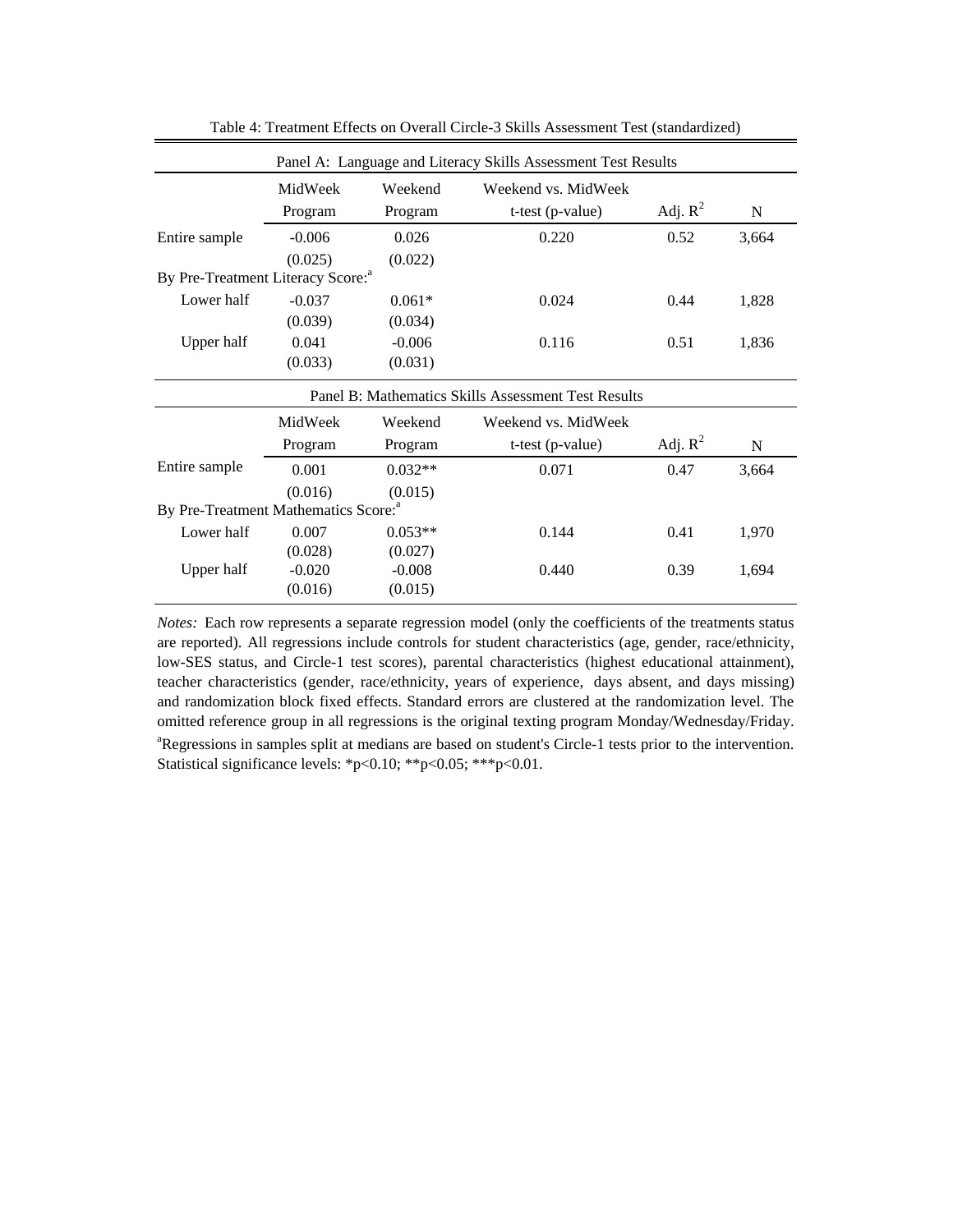|                   |          |            | Panel A: Rapid Letter Naming     |            |             |
|-------------------|----------|------------|----------------------------------|------------|-------------|
|                   | MidWeek  | Weekend    | Weekend vs. MidWeek              |            |             |
|                   | Program  | Program    | t-test (p-value)                 | Adj. $R^2$ | N           |
| Entire sample     | 0.023    | $0.112***$ | 0.009                            | 0.44       | 3,664       |
|                   | (0.032)  | (0.029)    |                                  |            |             |
| Lower half        | $-0.009$ | $0.167***$ | 0.002                            | 0.37       | 1,828       |
|                   | (0.050)  | (0.047)    |                                  |            |             |
| Upper half        | 0.068    | $0.073*$   | 0.893                            | 0.45       | 1,836       |
|                   | (0.044)  | (0.043)    |                                  |            |             |
|                   |          |            | Panel B: Rapid Vocabulary Naming |            |             |
|                   | MidWeek  | Weekend    | Weekend vs. MidWeek              |            |             |
|                   | Program  | Program    | t-test (p-value)                 | Adj. $R^2$ | $\mathbf N$ |
| Entire sample     | 0.003    | 0.023      | 0.572                            | 0.44       | 3,664       |
|                   | (0.034)  | (0.032)    |                                  |            |             |
| Lower half        | $-0.046$ | 0.072      | 0.040                            | 0.38       | 1,828       |
|                   | (0.055)  | (0.047)    |                                  |            |             |
| Upper half        | 0.049    | $-0.023$   | 0.114                            | 0.45       | 1,836       |
|                   | (0.047)  | (0.048)    |                                  |            |             |
|                   |          |            | Panel C: Phonological Awareness  |            |             |
|                   | MidWeek  | Weekend    | Weekend vs. MidWeek              |            |             |
|                   | Program  | Program    | t-test (p-value)                 | Adj. $R^2$ | N           |
| Entire sample     | $-0.044$ | $-0.057*$  | 0.700                            | 0.41       | 3,664       |
|                   | (0.032)  | (0.030)    |                                  |            |             |
| Lower half        | $-0.055$ | $-0.055$   | 0.993                            | 0.34       | 1,828       |
|                   | (0.049)  | (0.049)    |                                  |            |             |
| <b>Upper half</b> | 0.006    | $-0.069*$  | 0.086                            | 0.37       | 1,836       |
|                   | (0.044)  | (0.041)    |                                  |            |             |

Table 5: Treatment Effects on Circle-3 Language and Literacy Skills Assessment Test by Specific Sub-tests (standardized)

*Notes:* All regressions include controls for student characteristics (age, gender, race/ethnicity, low-SES status, and Circle-1 test scores), parental characteristics (highest educational attainment), teacher characteristics (gender, race/ethnicity, years of experience, days absent and days missing) and randomization block fixed effects. Standard errors are clustered at the randomization block level. The omitted reference group in all regressions is the original texting program Monday/Wednesday/Friday. Regressions in samples split at medians are based on student's Circle-1 literacy tests prior to the intervention. Phonological awareness is a composite score of the following assessments: rhyming, alliteration, and syllabication. Statistical significance levels: \*p<0.10; \*\*p<0.05; \*\*\*p<0.01.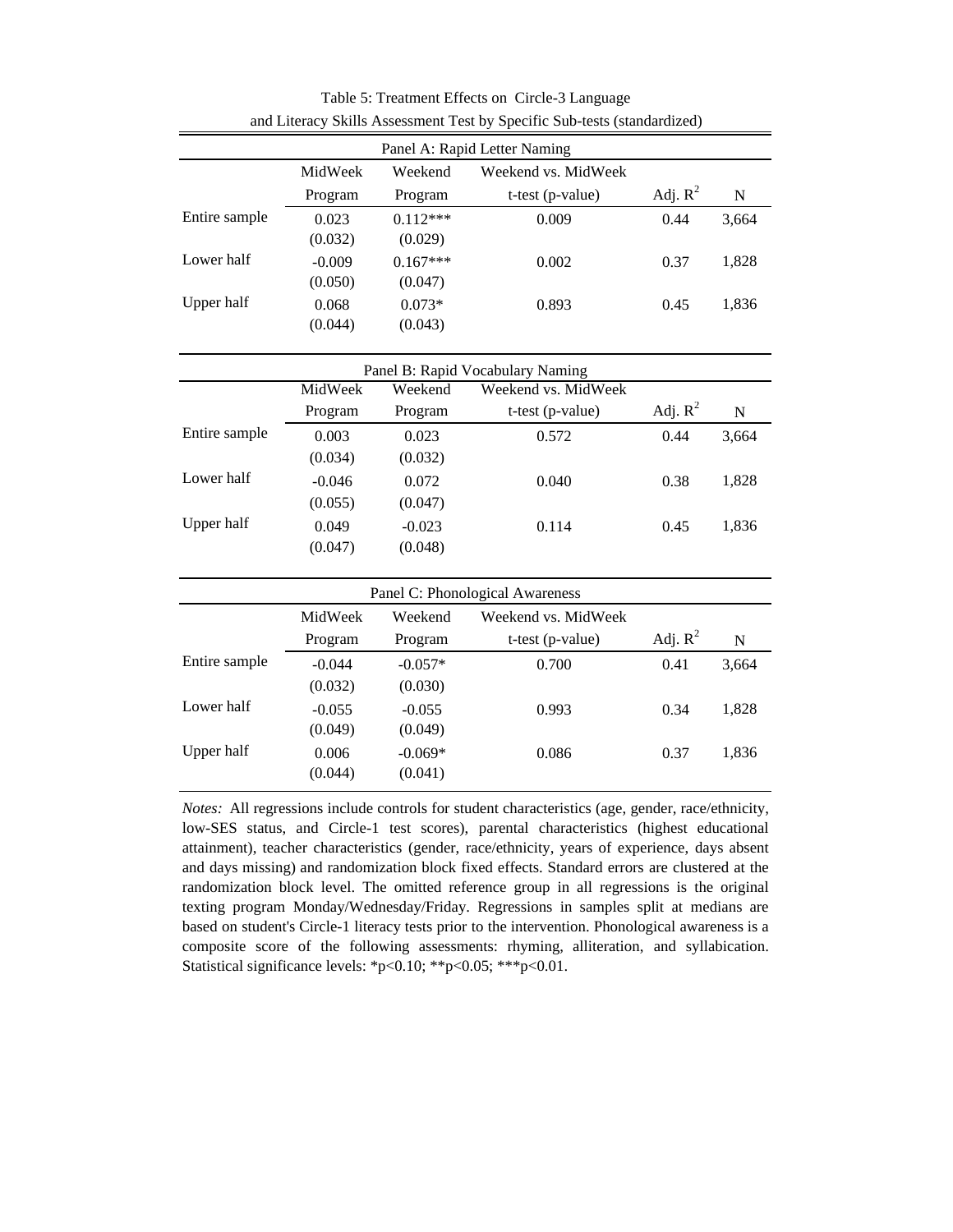|               | MidWeek   | Weekend                | Weekend vs. MidWeek            |            |           | MidWeek    | Weekend   | Weekend vs. MidWeek           |            |             |
|---------------|-----------|------------------------|--------------------------------|------------|-----------|------------|-----------|-------------------------------|------------|-------------|
|               | Program   | Program                | t-test (p-value)               | Adj. $R^2$ | ${\bf N}$ | Program    | Program   | t-test (p-value)              | Adj. $R^2$ | $\mathbf N$ |
|               |           | Panel A: Rote Counting |                                |            |           |            |           | Panel E: Shape Discrimination |            |             |
| Entire sample | 0.030     | $0.069**$              | 0.212                          | 0.29       | 3,664     | $-0.002$   | 0.037     | 0.323                         | 0.17       | 3,664       |
|               | (0.032)   | (0.033)                |                                |            |           | (0.040)    | (0.037)   |                               |            |             |
| Lower half    | 0.054     | $0.093*$               | 0.463                          | 0.27       | 1,970     | $-0.032$   | 0.025     | 0.437                         | 0.17       | 1,970       |
|               | (0.053)   | (0.052)                |                                |            |           | (0.068)    | (0.062)   |                               |            |             |
| Upper half    | 0.010     | 0.026                  | 0.643                          | $0.18\,$   | 1,694     | 0.013      | 0.031     | 0.662                         | 0.14       | 1,694       |
|               | (0.038)   | (0.038)                |                                |            |           | (0.049)    | (0.047)   |                               |            |             |
|               |           | Panel B: Shape Naming  |                                |            |           |            |           | Panel F: Counting             |            |             |
| Entire sample | $0.060*$  | $0.102***$             | 0.198                          | 0.31       | 3,664     | $-0.005$   | 0.042     | 0.174                         | 0.29       | 3,664       |
|               | (0.033)   | (0.034)                |                                |            |           | (0.032)    | (0.033)   |                               |            |             |
| Lower half    | $0.124**$ | $0.148**$              | 0.679                          | 0.30       | 1,970     | 0.003      | 0.087     | 0.146                         | 0.29       | 1,970       |
|               | (0.060)   | (0.060)                |                                |            |           | (0.057)    | (0.057)   |                               |            |             |
| Upper half    | $-0.033$  | 0.011                  | 0.190                          | 0.21       | 1,694     | $-0.018$   | $-0.007$  | 0.778                         | 0.17       | 1,694       |
|               | (0.031)   | (0.031)                |                                |            |           | (0.039)    | (0.040)   |                               |            |             |
|               |           |                        | Panel C: Number Discrimination |            |           |            |           | Panel G: Operations           |            |             |
| Entire sample | $-0.026$  | $-0.006$               | 0.600                          | 0.09       | 3,664     | $-0.062*$  | $-0.037$  | 0.478                         | 0.30       | 3,664       |
|               | (0.038)   | (0.041)                |                                |            |           | (0.033)    | (0.035)   |                               |            |             |
| Lower half    | $-0.033$  | $-0.001$               | 0.657                          | $0.08\,$   | 1,970     | $-0.050$   | $-0.020$  | 0.634                         | 0.25       | 1,970       |
|               | (0.070)   | (0.076)                |                                |            |           | (0.058)    | (0.055)   |                               |            |             |
| Upper half    | $-0.038$  | $-0.012$               | 0.441                          | 0.14       | 1,694     | $-0.099**$ | $-0.080*$ | 0.690                         | 0.28       | 1,694       |
|               | (0.037)   | (0.029)                |                                |            |           | (0.044)    | (0.046)   |                               |            |             |
|               |           | Panel D: Number Naming |                                |            |           |            |           |                               |            |             |
| Entire sample | 0.006     | 0.047                  | 0.177                          | 0.39       | 3,664     |            |           |                               |            |             |
|               | (0.030)   | (0.029)                |                                |            |           |            |           |                               |            |             |
| Lower half    | $-0.004$  | 0.083                  | 0.098                          | 0.31       | 1,970     |            |           |                               |            |             |
|               | (0.051)   | (0.050)                |                                |            |           |            |           |                               |            |             |
| Upper half    | $-0.019$  | $-0.027$               | 0.808                          | 0.30       | 1,694     |            |           |                               |            |             |
|               | (0.039)   | (0.037)                |                                |            |           |            |           |                               |            |             |

Table 6: Treatment Effects on Circle-3 Mathematics Skills Assessment Test by Specific Sub-tests (standardized)

*Notes:* All regressions include controls for student characteristics (age, gender, race/ethnicity, low-SES status, and Circle-1 test scores), parental characteristics (highest educational attainment), teacher characteristics (gender, race/ethnicity, years of experience, days absent and days missing) and randomization block fixed effects. Standard errors are clustered at the randomization block level. The omitted reference group in all regressions is the original texting program Monday/Wednesday/Friday. Regressions in samples split at medians are based on student's Circle-1 tests prior to the intervention. Statistical significance levels: \*p<0.01; \*\*p<0.05; \*\*\*p<0.01.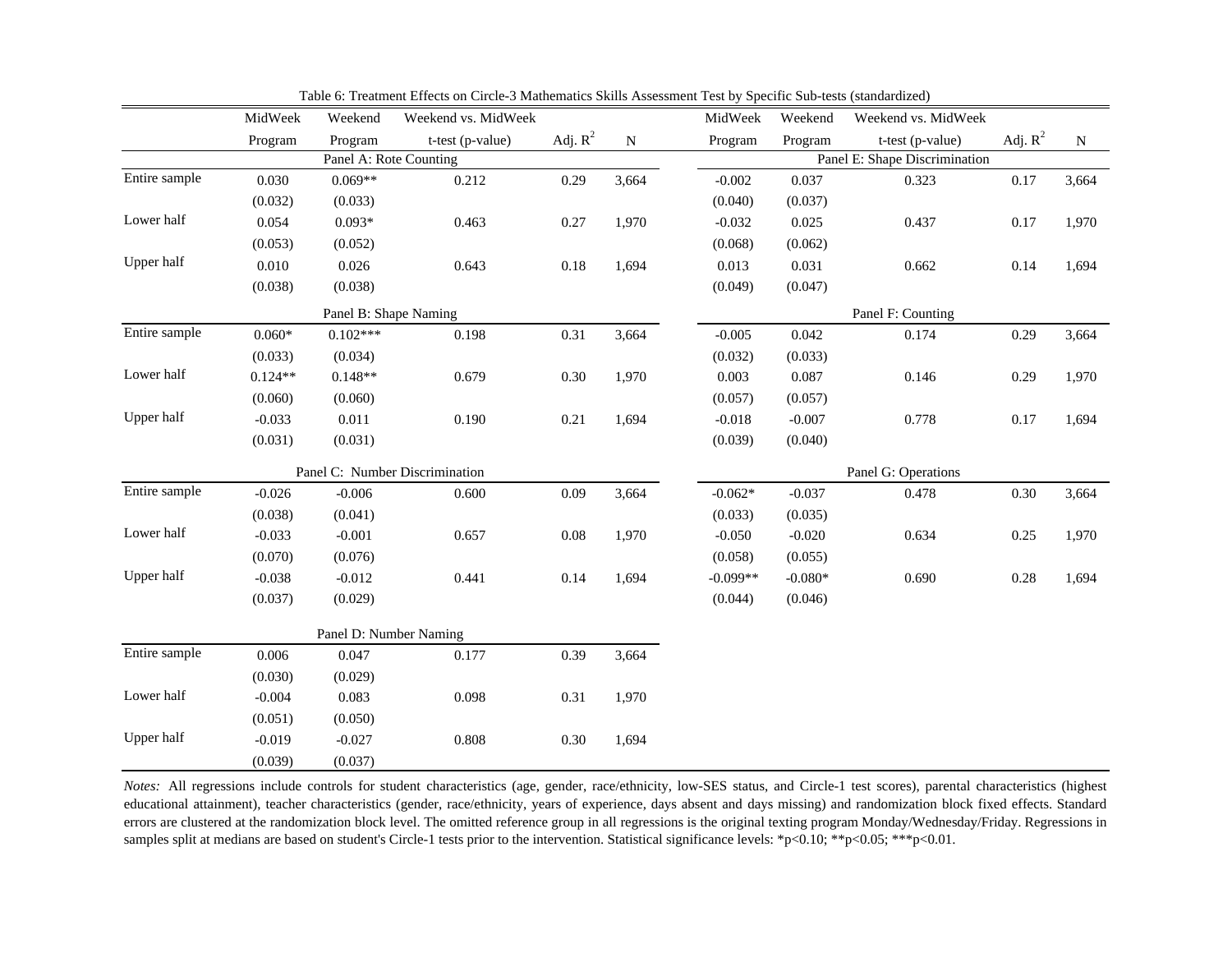*Model 1:* Table 4 Results: Randomization block fixed effects with full set of control variables including initial Circle-1 assessment scores.

*Model 2:* Randomization block fixed effects with full set of control variables excluding initial Circle-1 assessment scores.

*Model 3:* Only randomization block fixed effects and no additional control variables.

| Model 1<br>Model 2<br>Model 3 |         |                                           |  |  |  |  |  |
|-------------------------------|---------|-------------------------------------------|--|--|--|--|--|
| $-0.006$                      | 0.016   | 0.024                                     |  |  |  |  |  |
| (0.025)                       | (0.027) | (0.028)                                   |  |  |  |  |  |
| 0.026                         | 0.038   | 0.038                                     |  |  |  |  |  |
| (0.022)                       | (0.029) | (0.030)                                   |  |  |  |  |  |
| 0.220                         | 0.461   | 0.625                                     |  |  |  |  |  |
| 3,664                         | 3,664   | 3,664                                     |  |  |  |  |  |
| 0.52                          | 0.31    | 0.25                                      |  |  |  |  |  |
|                               |         | Panel A: Entire sample - Overall Literacy |  |  |  |  |  |

| Panel B: Entire sample - Overall Mathematics |           |           |           |  |  |  |
|----------------------------------------------|-----------|-----------|-----------|--|--|--|
|                                              | Model 1   | Model 2   | Model 3   |  |  |  |
| MidWeek Program                              | 0.001     | 0.020     | 0.026     |  |  |  |
|                                              | (0.016)   | (0.019)   | (0.020)   |  |  |  |
| Weekend Program                              | $0.032**$ | $0.045**$ | $0.046**$ |  |  |  |
|                                              | (0.015)   | (0.021)   | (0.021)   |  |  |  |
| Weekend vs. MidWeek<br>$t-test (p-value)$    | 0.071     | 0.216     | 0.315     |  |  |  |
| N                                            | 3,664     | 3,664     | 3,664     |  |  |  |
| Adj. $R^2$                                   | 0.47      | 0.21      | 0.17      |  |  |  |

*Notes:* Standard errors are clustered at the randomization block level. The omitted reference group in all regressions is the original texting program Monday/Wednesday/Friday. Statistical significance levels: \*p<0.10; \*\*p<0.05; \*\*\*p<0.01.